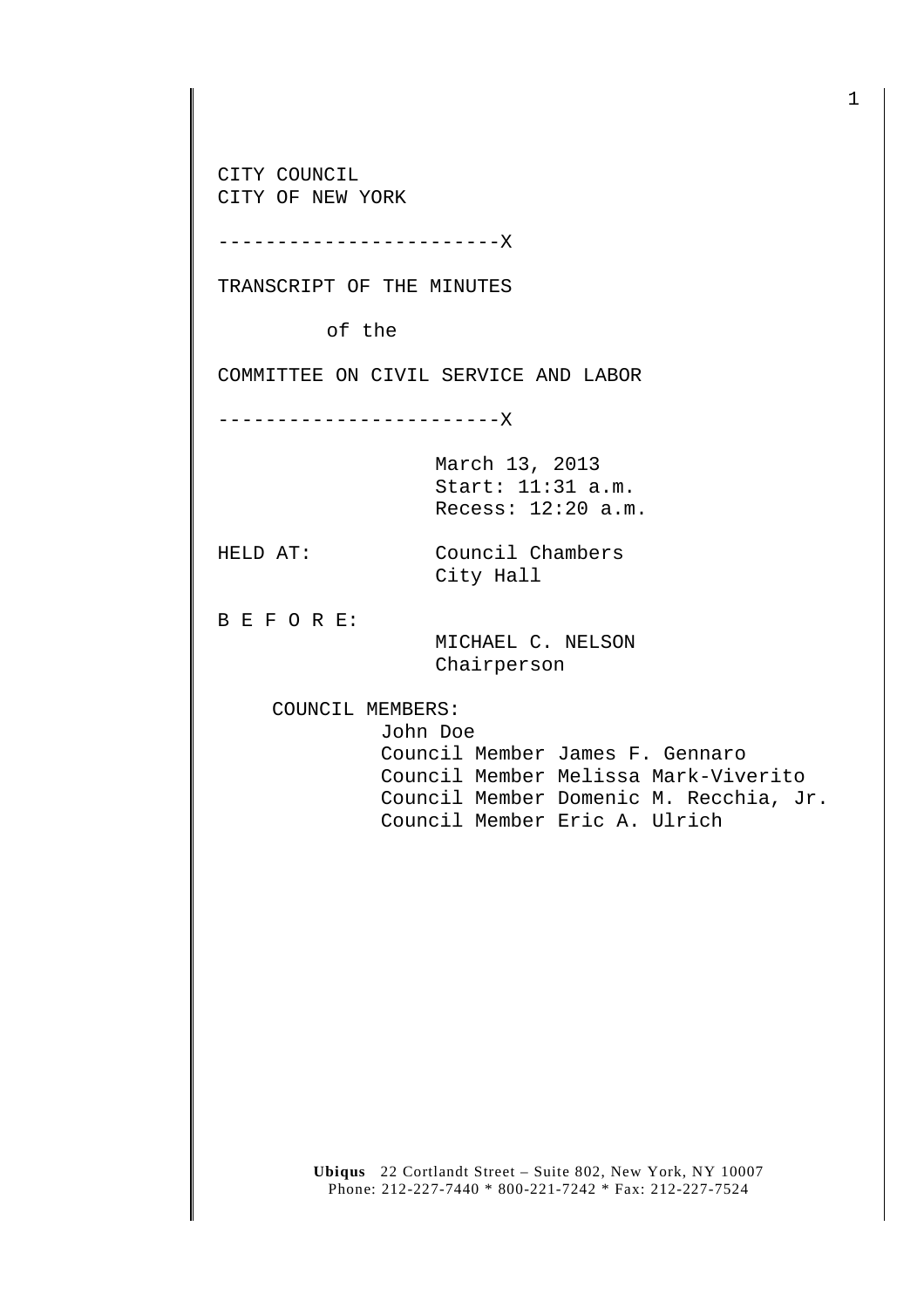## A P P E A R A N C E S (CONTINUED)

Stuart Applebaum President Retail, Wholesale and Department Store Union

Paul Sonn Position National Employment Law Project

Nadia Stephens Representing Arthur Cheliotes Local CW 1180

Joseph Rosenberg Executive Director Catholic Community Relations Council

Maritza Silva Farrell Position Alliance for a Greater New York

Rosia Loyola Member Make the Road New York

Kevin Pin Committee Clerk Committee on Civil Service and Labor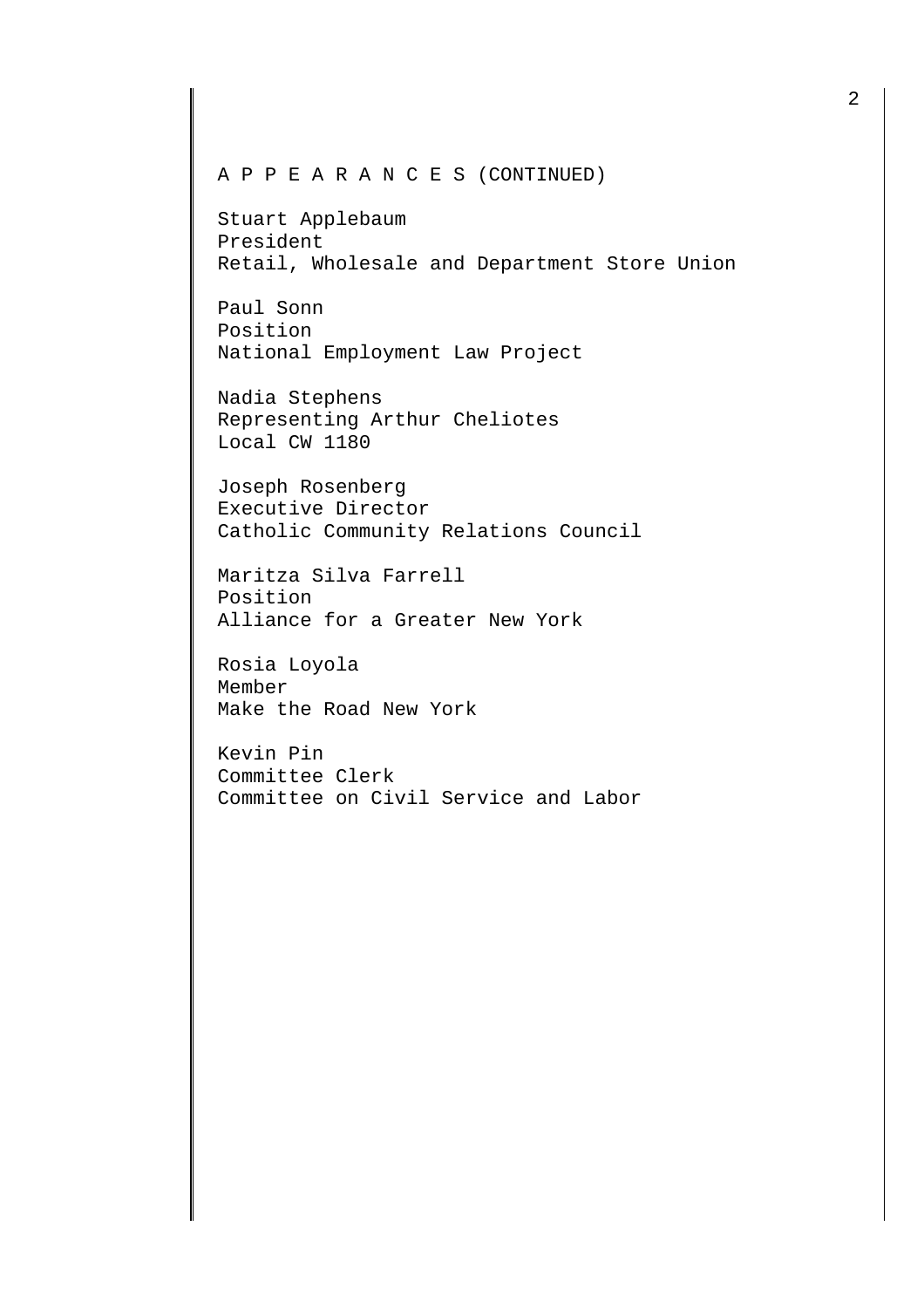| $\mathbf 1$ | 3<br>COMMITTEE ON CIVIL SERVICE AND LABOR          |
|-------------|----------------------------------------------------|
| 2           | CHAIRPERSON NELSON: Good morning,                  |
| 3           | everybody. I'd like to thank everybody for being   |
| 4           | here. This is the Committee on Civil Service and   |
| 5           | Labor. And March $13^{th}$ , 2013. We're doing a   |
| 6           | preconsidered resolution today and I'd like to say |
| 7           | that we're hearing and voting upon a preconsidered |
| 8           | resolution calling upon New York State, the New    |
| 9           | York State Senate, to pass legislation to raise    |
| 10          | the minimum wage to \$9.00 per hour and index      |
| 11          | future automatic increases to inflation. The       |
| 12          | minimum wage in New York is currently the same as  |
| 13          | the Federal rate which was increased last in 2009, |
| 14          | to \$7.25 an hour. Because we do not index         |
| 15          | increases to the minimum wage to inflation, the    |
| 16          | effective income of minimum wage workers has gone  |
| 17          | down every year due to inflation for the people up |
| 18          | in the balcony and the students as PS124. Plus,    |
| 19          | the minimum does not take cost of living into      |
| 20          | account at all. Even though three of the most      |
| 21          | expensive areas in the country are boroughs of     |
| 22          | this city. Manhattanites have a cost of living     |
| 23          | twice the national average, and your teachers can  |
| 24          | explain what this means. Our Governor, Andrew      |
| 25          | Cuomo, announced early this year that he was in    |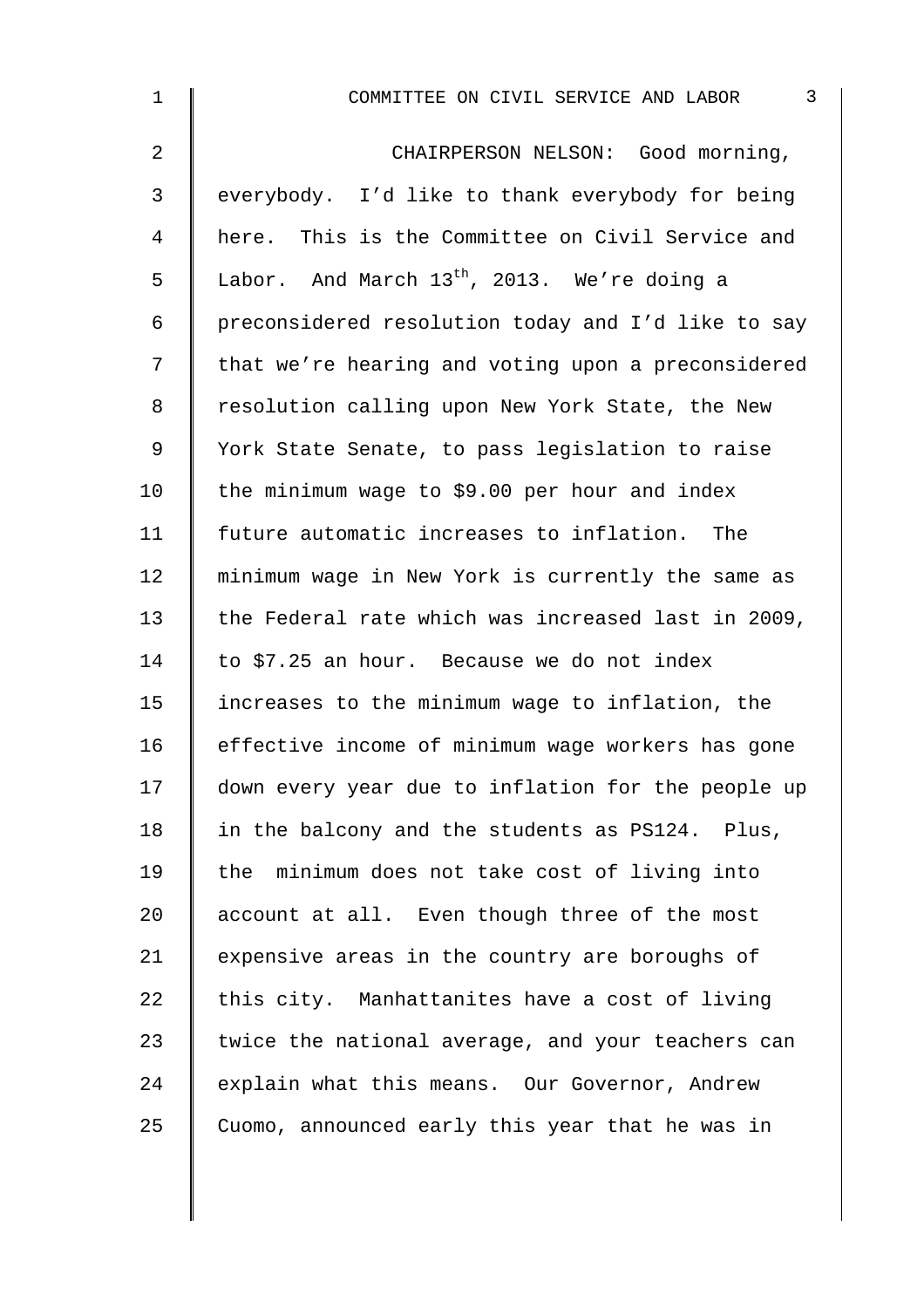| $\mathbf 1$    | $\overline{4}$<br>COMMITTEE ON CIVIL SERVICE AND LABOR |
|----------------|--------------------------------------------------------|
| $\overline{2}$ | favor or increasing the minimum wage in this           |
| $\mathfrak{Z}$ | state. Then in a surprise announcement during the      |
| $\overline{4}$ | State of the Union speech last month, President        |
| 5              | Obama announced that he would press for the            |
| 6              | passage of an increase in the minimum wage to          |
| 7              | \$9.00 per hour. The President's plan, like then       |
| 8              | states that have increased their minimum wages         |
| $\mathsf 9$    | above the Federal rate will include a yearly cost      |
| 10             | of living adjustment based on inflation, commonly      |
| 11             | known as COLA, which is not outlawed in this case      |
| 12             | based upon the amount of ounces. The Assembly has      |
| 13             | done the right thing and passed legislation            |
| 14             | increasing the minimum wage in this state to \$9.00    |
| 15             | per hour. Now it's the State Senate's turn. So,        |
| 16             | today the committee will consider a resolution         |
| 17             | calling upon the Senate to do the right thing for      |
| 18             | minimum wage workers in this city. Making the          |
| 19             | minimum wage \$9.00 per hour and once and for all      |
| 20             | tie annual increase to inflation. Before I             |
| 21             | proceed I wanted to acknowledge the members of the     |
| 22             | Committee present. We have to my left, Marissa         |
| 23             | Mark-Viverito, and to my far right Councilman          |
| 24             | James Gennaro. And other Committee Members will        |
| 25             | be joining us, I have little doubt. And I'd like       |
|                |                                                        |
|                |                                                        |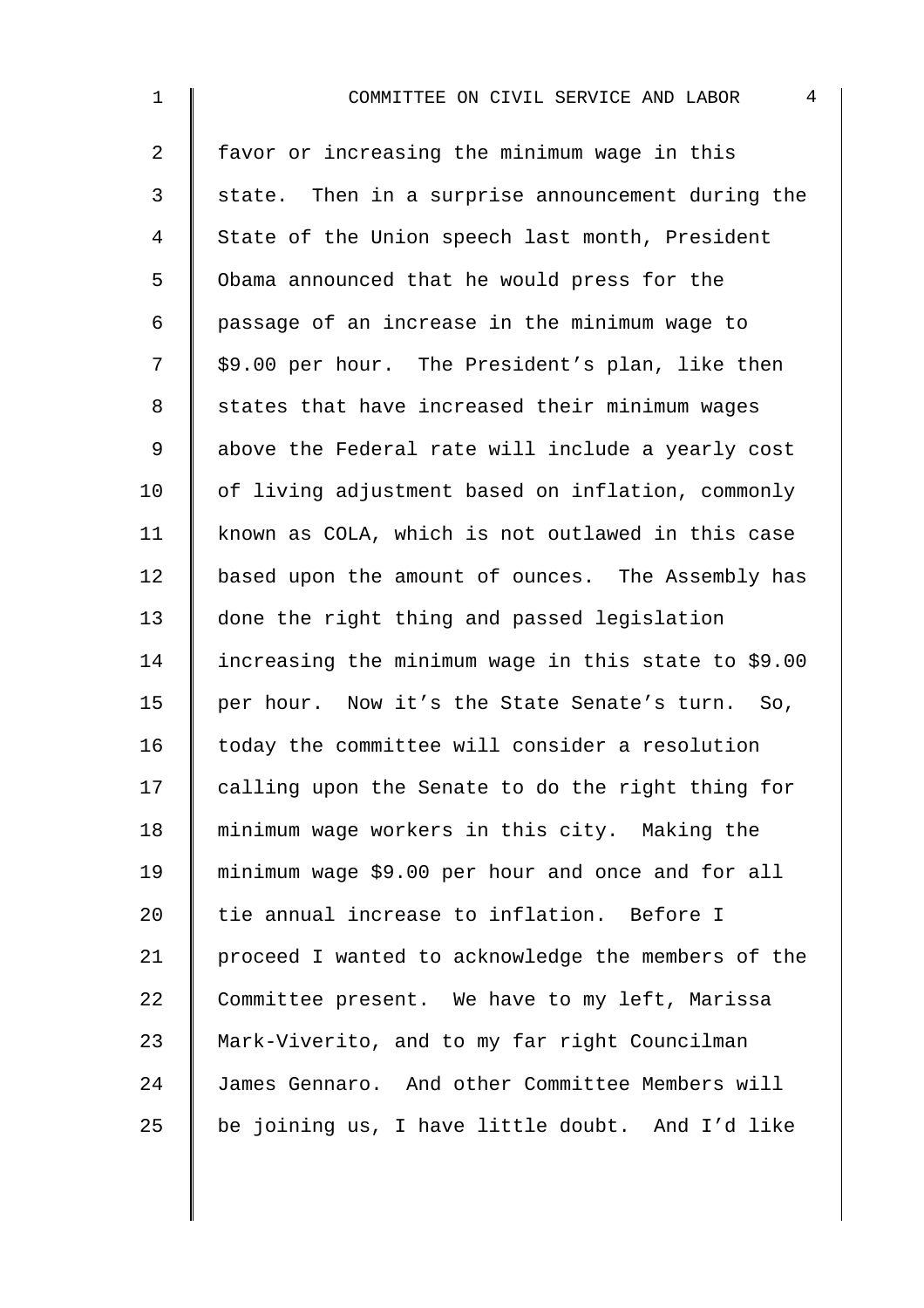| $\mathbf 1$    | 5<br>COMMITTEE ON CIVIL SERVICE AND LABOR           |
|----------------|-----------------------------------------------------|
| $\overline{2}$ | to announce that we've been joined by students, as  |
| 3              | I mentioned earlier, from PS 124 from Ozone Park    |
| $\overline{4}$ | with Miss Cindy Lau. Welcome, nice to see you.      |
| 5              | [applause] And if you're not bored to tears right   |
| 6              | now then you have an interest in politics. Okay?    |
| 7              | Most of it is not very exciting. [laughter] Okay?   |
| $\,8\,$        | So, patience, patience and you'll do great. I'd     |
| $\mathsf 9$    | like to call the first witnesses, of course,        |
| 10             | Stuart Applebaum, and also from RWDSU and Paul      |
| 11             | Sonn [phonetic] from 75 Main and Lane, the          |
| 12             | National Employee Law Project. Okay, Nadia          |
| 13             | Stephens Arthur Cheliotes for CWA Local 1180.       |
| 14             | Thank you for being here and for joining the        |
| 15             | panel. - - go right ahead. [off mic] Oh, yeah.      |
| 16             | Good morning, Chairman Nelson.                      |
| 17             | Good morning members of the Committee. Thank you    |
| 18             | for inviting me to testify today on the resolution  |
| 19             | calling upon New York State's Senate to pass        |
| 20             | legislation to raise the minimum wage to \$9.00 per |
| 21             | hour and to index future automatic increases to     |
| 22             | inflation. As Chairman Nelson said, I'm Stuart      |
| 23             | Applebaum, I'm the President of the Retail,         |
| 24             | Wholesale and Department Store Union. The RWDSU     |
| 25             | represents 100,00 of the United States with 45,000  |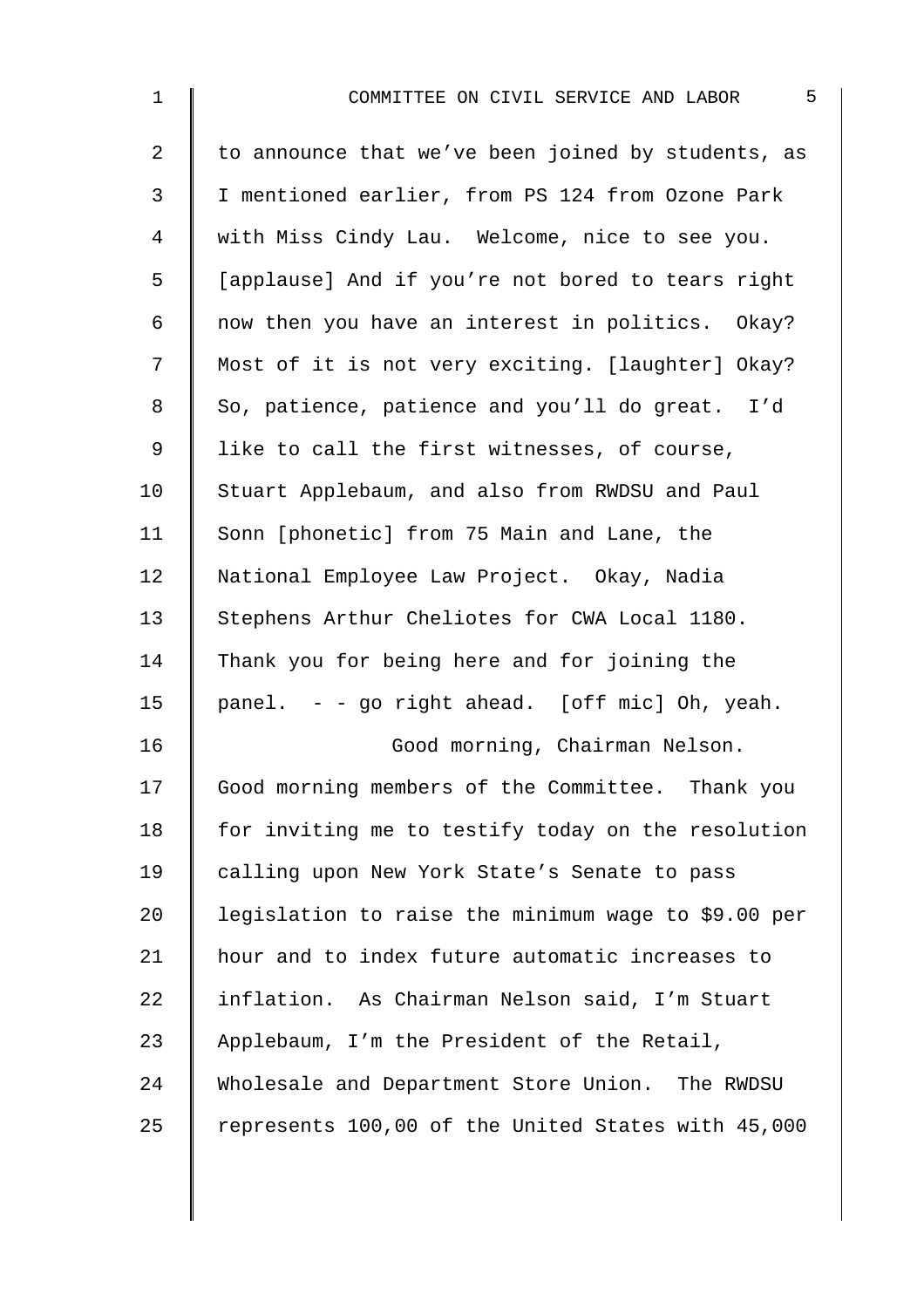| $\mathbf 1$    | 6<br>COMMITTEE ON CIVIL SERVICE AND LABOR          |
|----------------|----------------------------------------------------|
| $\overline{2}$ | residing in New York. The RWDSU represents         |
| 3              | predominantly workers in retail, food processing   |
| 4              | and other sectors including many low wage workers. |
| 5              | My union is deeply involved in progressive         |
| 6              | activism and movements for economic and social     |
| 7              | justice. The RWDSU is united by a shared           |
| 8              | commitment to raising job standards across         |
| 9              | industries and occupations. Dr. Martin Luther      |
| 10             | King once said, once asked, what good does being   |
| 11             | able to sit at a lunch counter do if you can't     |
| 12             | afford to buy a hamburger and a cup of coffee.     |
| 13             | Dr. King, who was throughout his life an ardent    |
| 14             | supporter of fair wages and the labor movement     |
| 15             | knew that true progress and civil equality can     |
| 16             | only be achieved by bringing working families out  |
| 17             | of poverty. That's why it's so important that we   |
| 18             | take immediate action in New York State to raise   |
| 19             | the minimum wage with indexing that would          |
| 20             | automatically raise the wage to keep pace with     |
| 21             | inflation. Far too many working people in New      |
| 22             | York are struggling just to survive. They worry    |
| 23             | how they will afford to house and feed their       |
| 24             | families. The working poor go to work each day     |
| 25             | and still they can't provide the basic necessities |
|                |                                                    |
|                |                                                    |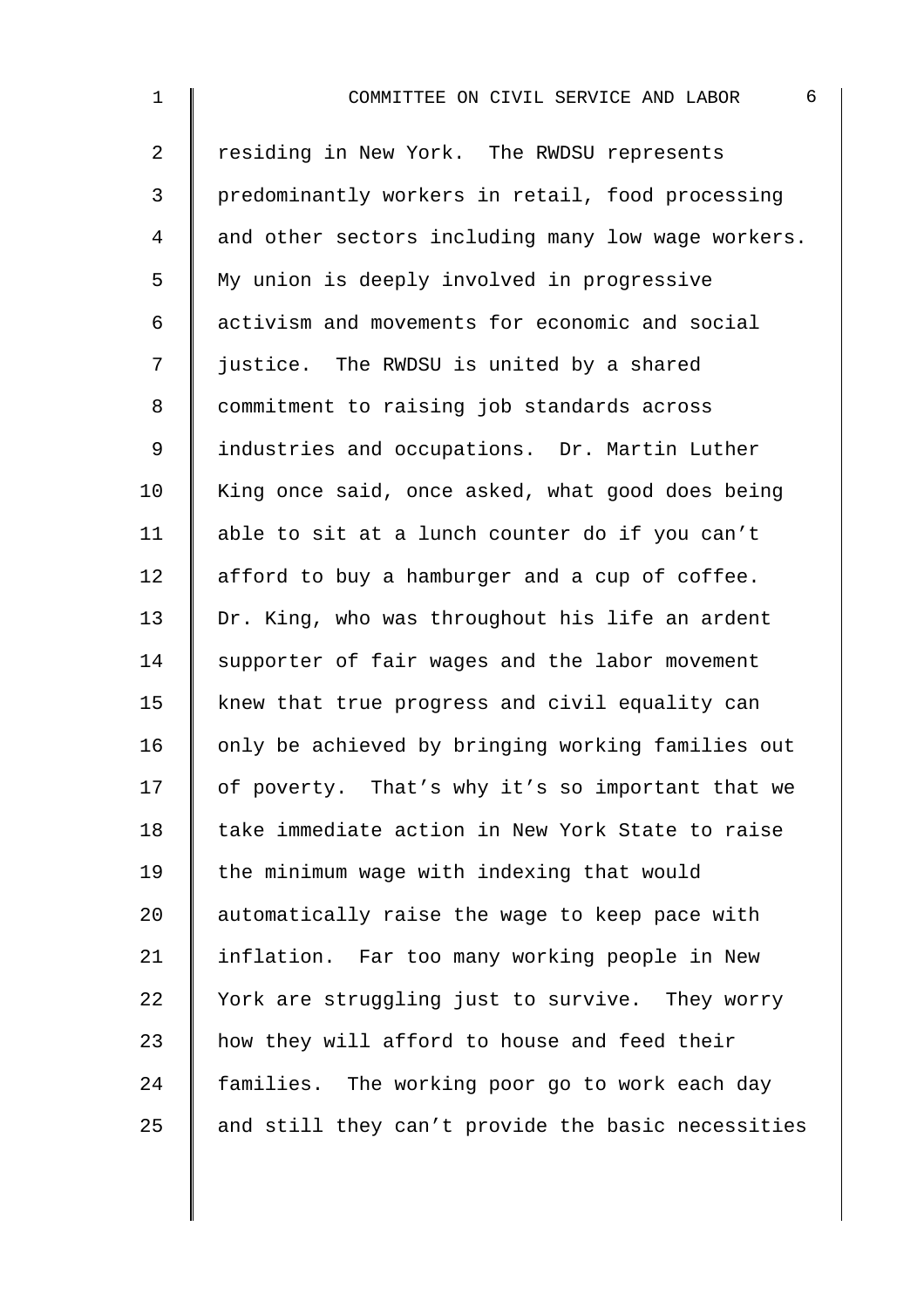| $\mathbf 1$    | 7<br>COMMITTEE ON CIVIL SERVICE AND LABOR           |
|----------------|-----------------------------------------------------|
| $\overline{a}$ | of life. When wages don't keep pace with rising     |
| $\mathfrak{Z}$ | costs and prices survival becomes more and more     |
| 4              | difficult. The minimum wage in New York State has   |
| 5              | increased only ten cents in the last six years.     |
| 6              | It has remained stagnant at \$7.25 an hour since    |
| 7              | 2009. At this rate, a full time worker is earning   |
| 8              | just over \$15,000 a year. This salary is so low    |
| $\mathsf 9$    | that most full time employees supporting a family   |
| 10             | on minimum wage are eligible for tax payer funded   |
| 11             | public assistance programs. New York is one of      |
| 12             | the most expensive states to live in and the        |
| 13             | \$15,000 annually that a minimum wage earner brings |
| 14             | home is outrageously low. But it doesn't have to    |
| 15             | be that way. Last week I stood with State           |
| 16             | Assembly Speaker Sheldon Silver and member of the   |
| 17             | Assembly as their House passed the increase with    |
| 18             | \$9.00 in indexing, raising New York's minimum wage |
| 19             | to \$9.00 and indexing it to inflation will help    |
| 20             | New York's low wage workers who are being squeezed  |
| 21             | by flat wages and rising prices. Over one million   |
| 22             | lives would be changed instantly be increasing the  |
| 23             | minimum wage by \$1.75 per hour. My union, the      |
| 24             | RWDSU was proud to join together in Albany with     |
| 25             | other labor unions, clergy, major community         |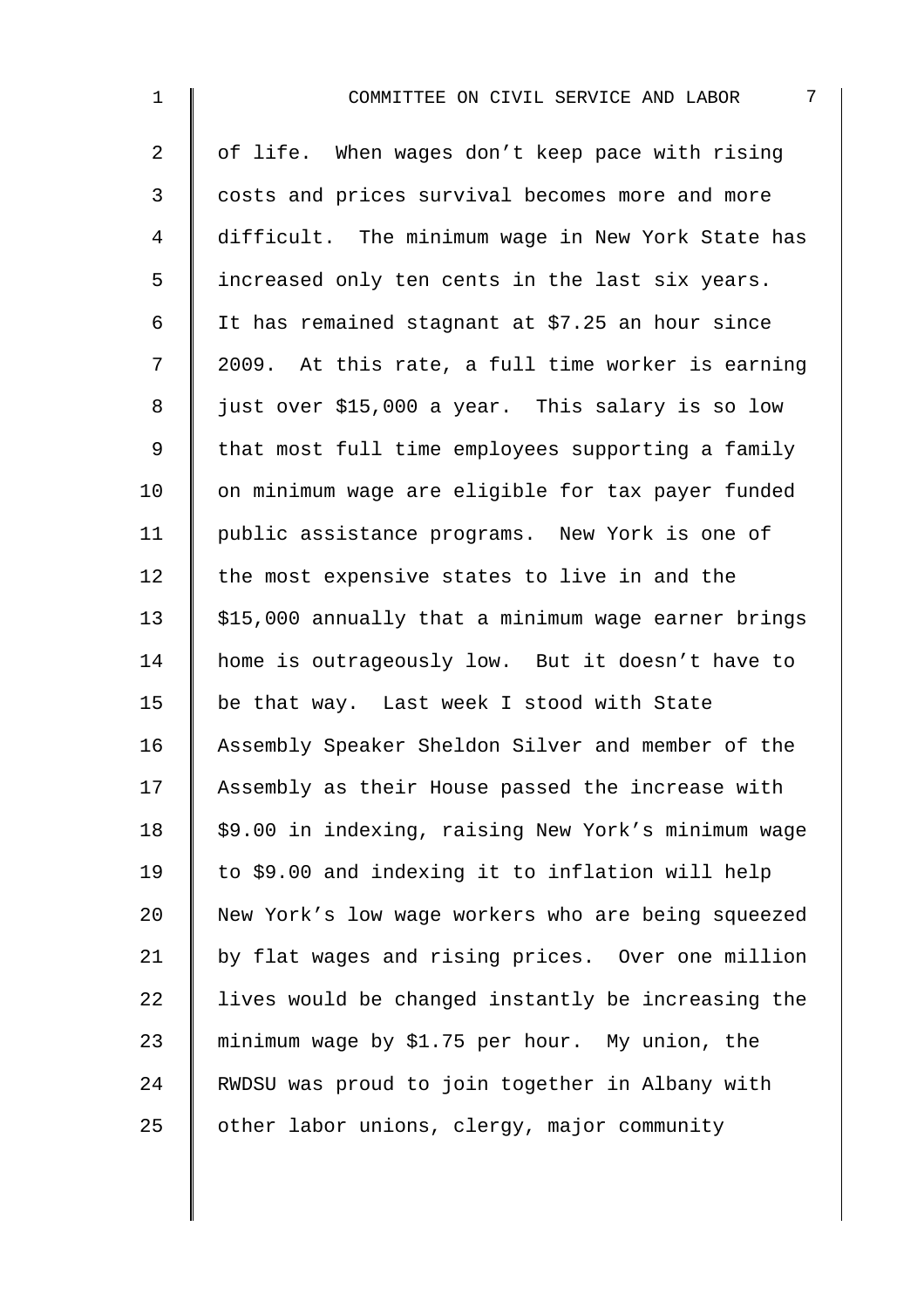| $\mathbf 1$    | 8<br>COMMITTEE ON CIVIL SERVICE AND LABOR           |
|----------------|-----------------------------------------------------|
| $\overline{a}$ | leaders, elected officials, advocacy groups and     |
| 3              | more than 200 businesses throughout the state in    |
| 4              | supporting this increase. Speaker Silver and the    |
| 5              | Assembly have taken the first step towards making   |
| 6              | it possible for low wage workers to live in         |
| 7              | dignity. However, their reactions aren't enough.    |
| 8              | The need to raise the minimum age in New York is    |
| $\mathsf 9$    | coming on the heels of growing momentum for this    |
| 10             | popular legislation. President Obama supports       |
| 11             | increasing the minimum wage. Governor Cuomo         |
| 12             | supports raising the minimum wage. The Assembly     |
| 13             | passed a bill increasing the minimum wage to \$9.00 |
| 14             | with indexing. The people of the state by a         |
| 15             | margin of more than 80 percent of New York voters   |
| 16             | support raising the minimum wage. But where is      |
| 17             | New York State Senate? Over the past four decades   |
| 18             | New York's minimum wage is consistently lagged      |
| 19             | behind the rise in cost of living. If New York's    |
| 20             | minimum wage had simply kept pace with inflation    |
| 21             | since 1970 it would equal \$10.70 per hour today.   |
| 22             | Instead, legislative inaction ahs left the minimum  |
| 23             | wage stuck at \$7.25 per hour. 19 states have       |
| 24             | already raised their minimum wage higher than New   |
| 25             | York's, including our neighbor states of            |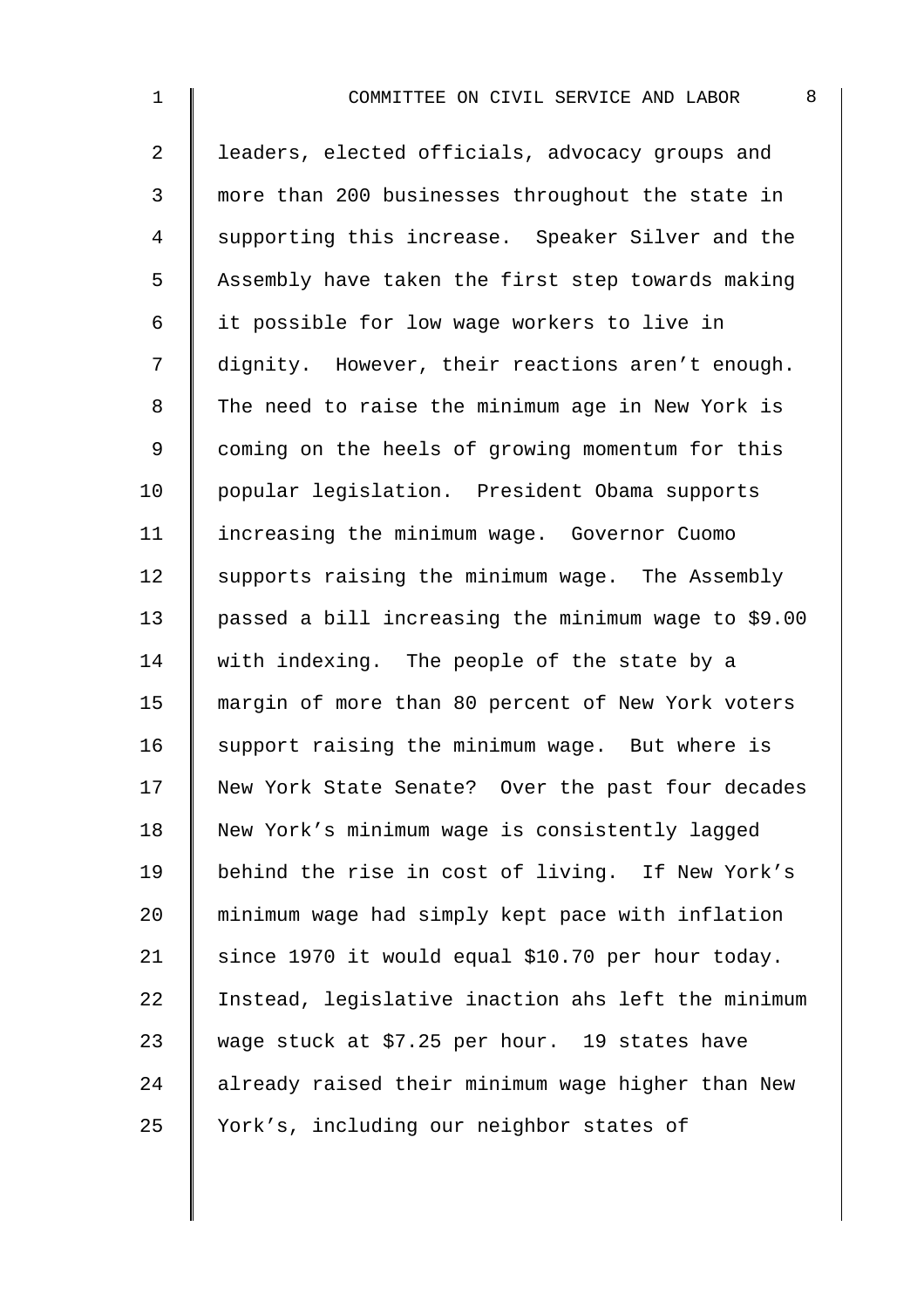| $\mathbf 1$    | 9<br>COMMITTEE ON CIVIL SERVICE AND LABOR          |
|----------------|----------------------------------------------------|
| $\overline{2}$ | Connecticut and Massachusetts. Ten states          |
| 3              | currently index their minimum wage to rise         |
| 4              | automatically with the cost of living. New         |
| 5              | Yorkers need a wage led recovery from the          |
| 6              | recession. It's time to transform economic         |
| 7              | vulnerability into economic security. This         |
| 8              | legislation tells low wage New Yorkers they are    |
| 9              | not invisible or forgotten and that government can |
| 10             | improve their lives. Not only is the hirer         |
| 11             | indexed minimum wage the right thing to do for the |
| 12             | working poor but it's also good for out State's    |
| 13             | economy. When a low wage worker receives an extra  |
| 14             | dollar they will have to spend every penny of it   |
| 15             | for basic necessities, growing our economy in the  |
| 16             | process and creating more jobs. The State Senate   |
| 17             | needs to follow the Assembly's lead and move       |
| 18             | aggressively to pass a strong minimum wage bill    |
| 19             | with indexing. Your decision today to pass this    |
| 20             | resolution will send an important unified message  |
| 21             | to the State Senate. It is long past time to       |
| 22             | raise New York's minimum wage to \$9.00 an hour    |
| 23             | with indexing. It's not just the right thing to    |
| 24             | do. It's the smart thing to do. New York State     |
| 25             | Senate must act now. I also hear talk in the       |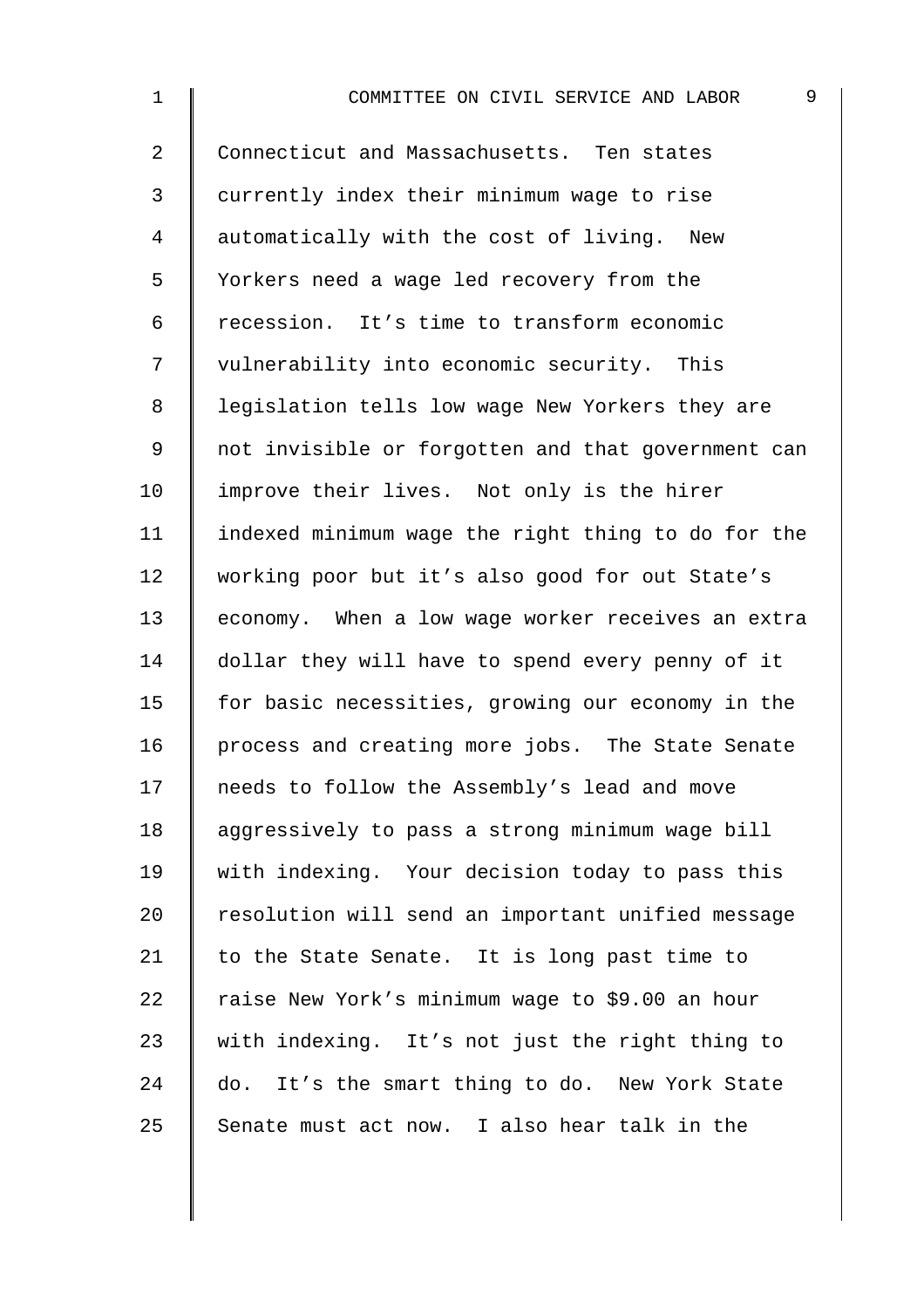| $\mathbf 1$    | 10<br>COMMITTEE ON CIVIL SERVICE AND LABOR         |
|----------------|----------------------------------------------------|
| $\overline{2}$ | State Senate of a training wage. That is           |
| $\mathbf{3}$   | nonsense. People don't need to be trained on how   |
| $\overline{4}$ | to survive in this city. They need to be able to   |
| 5              | survive in the city and in the state. A training   |
| 6              | wage is just a way to avert providing the minimum  |
| 7              | wage that people need, a sub minimum wage does not |
| 8              | cut it. It doesn't cut it for our working people,  |
| 9              | it does not cut it for the working poor. It does   |
| 10             | not cut it for young people and it would be        |
| 11             | harmful if it were to be included in this          |
| 12             | legislation. New York's working poor can't afford  |
| 13             | to wait any longer. Thank you for your time and    |
| 14             | for your consideration.                            |
| 15             | CHAIRPERSON NELSON: Thank you,                     |
| 16             | sir. Editorial that it's hard to argue with any    |
| 17             | of your points.                                    |
| 18             | MR. APPLEBAUM: Thank you.                          |
| 19             | CHAIRPERSON NELSON: Thank you.                     |
| 20             | Who would want to? [off mic] Thank you, Paul.      |
| 21             | MR. PAUL SONN: Paul Sonn with the                  |
| 22             | National Employment Law Project. I just have a     |
| 23             | [off mic] Thank you. I'm Paul Sonn with the        |
| 24             | National Employment Law Project. As Mr.            |
| 25             | Applebaum, I believe, detailed the proposal on the |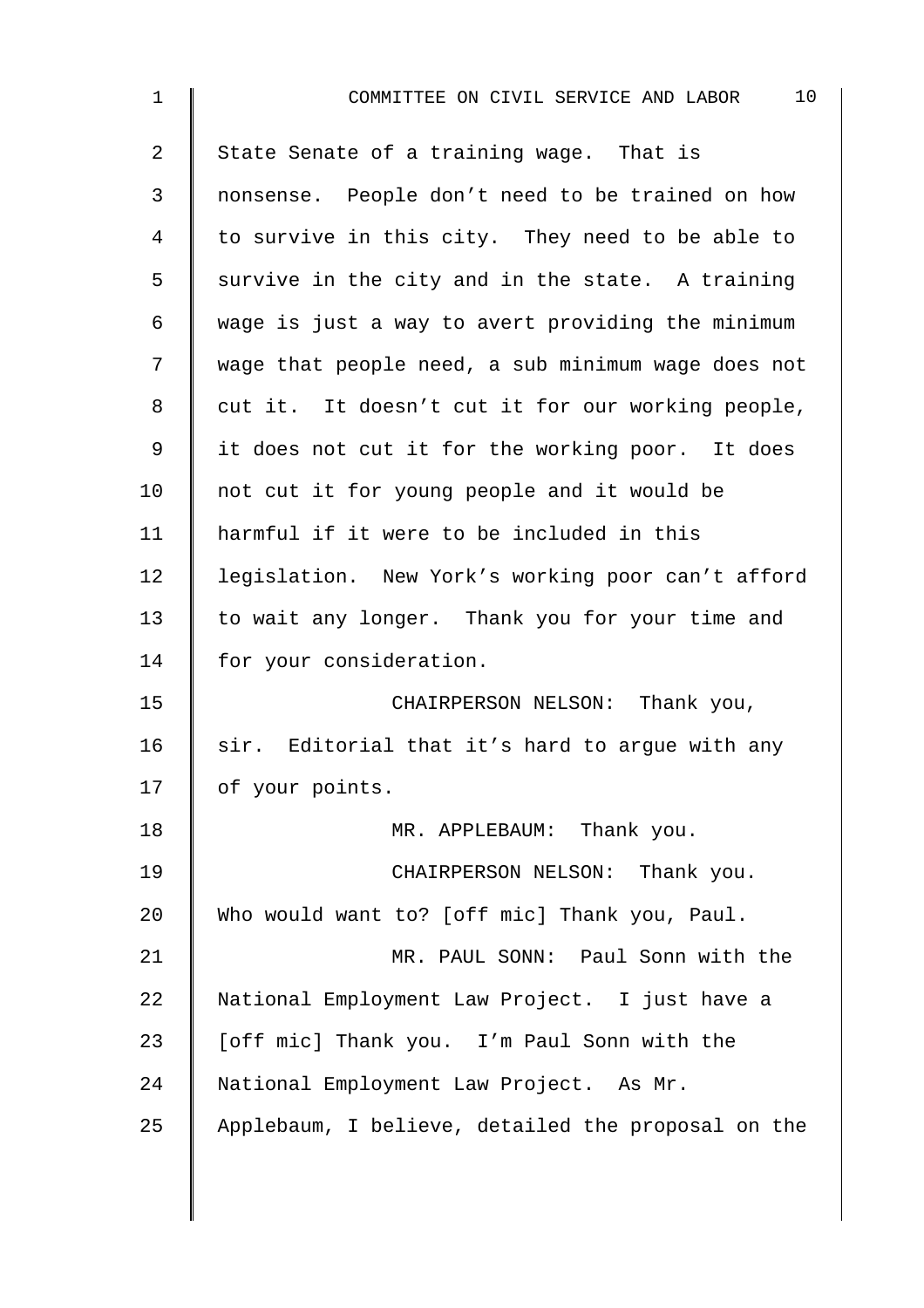| $\mathbf 1$    | 11<br>COMMITTEE ON CIVIL SERVICE AND LABOR         |
|----------------|----------------------------------------------------|
| $\overline{a}$ | table in Albany not to raise the minimum wage to   |
| $\mathfrak{Z}$ | \$9.00 and to index each year to keep up with the  |
| 4              | cost of living is very modest, you know, very      |
| 5              | reasonable. The least New York, a very high cost   |
| 6              | of living state, can afford. This, ten other       |
| 7              | states currently have these indexing to the cost   |
| 8              | of living provisions where the minimum wage        |
| 9              | increases each year, usually by 15 or 20 cents to  |
| 10             | keep up with inflation. That includes many red     |
| 11             | states, like, Arizona, Florida, Montana, and it's  |
| 12             | a sensible public policy to keep the minimum wage  |
| 13             | from eroding. It's especially important in a       |
| 14             | state like New York, which has a terrible track    |
| 15             | record of revisiting and regularly addressing the  |
| 16             | minimum wage. It's been nine year since Albany     |
| 17             | voted to raise the minimum wage. Before that, it   |
| 18             | was almost ten years. And again, one of the        |
| 19             | highest cost of living states in the country. The  |
| 20             | handout I just distributed details how much        |
| 21             | working New Yorkers will lose each year if Albany  |
| 22             | cuts a deal for less than \$9.00 and in particular |
| 23             | one that does not include the annual cost of       |
| 24             | living increases. And it's real money. It's        |
| 25             | would be \$500 the first year out of a full time   |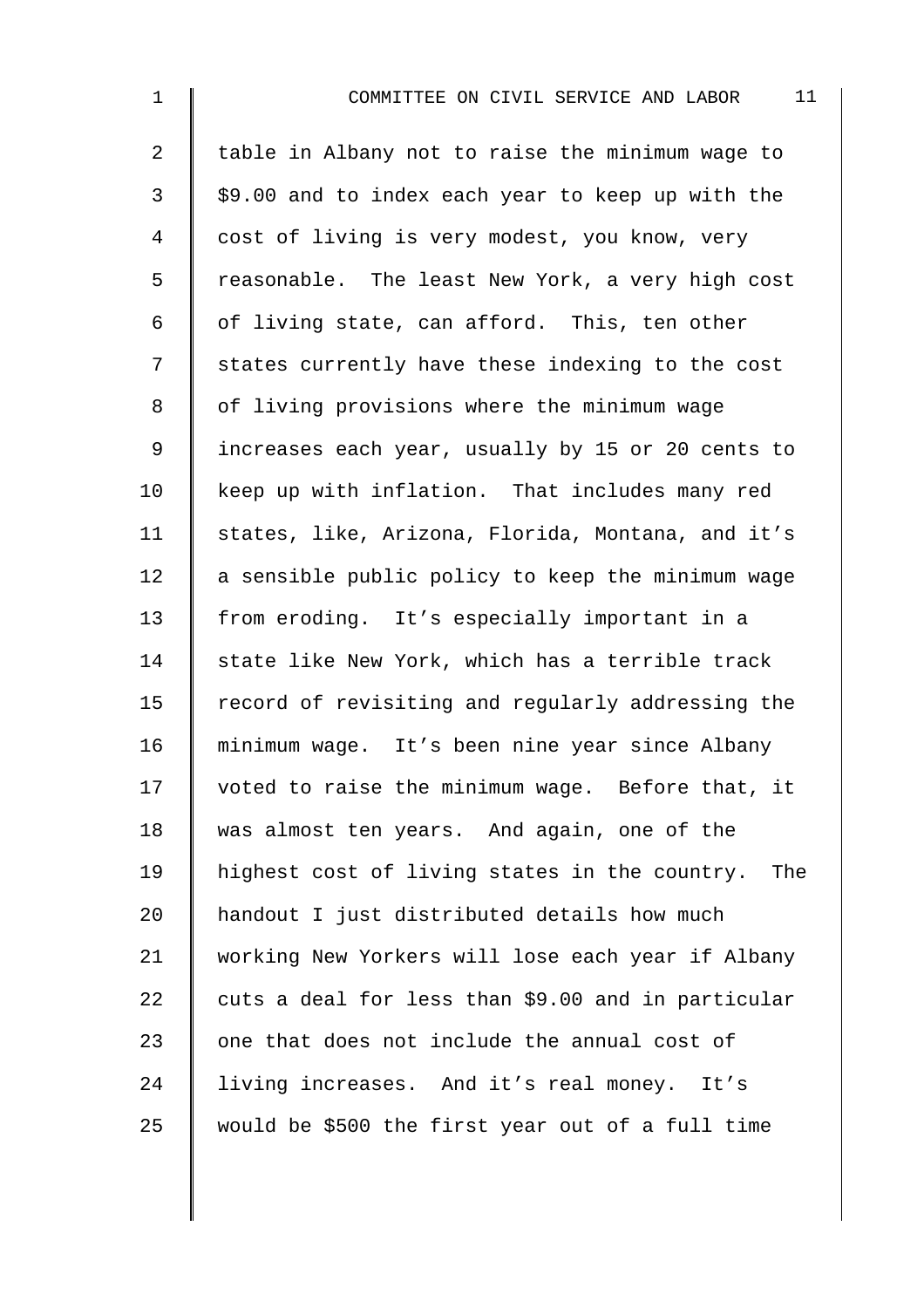| $\mathbf 1$    | 12<br>COMMITTEE ON CIVIL SERVICE AND LABOR          |
|----------------|-----------------------------------------------------|
| $\overline{a}$ | minimum wage workers pocket, \$936 the second year, |
| $\mathfrak{Z}$ | \$1,300 the third year and so on. Over five years   |
| 4              | a full time minimum wage earner would lose \$6,700  |
| 5              | if New York does not adopt cost of living           |
| 6              | increases. These are very modest proposals. Mitt    |
| 7              | Romney backed cost of living increases for the      |
| 8              | minimum wage when he ran. And the \$9.00 proposal   |
| 9              | on the table is much smaller than the last minimum  |
| 10             | wage deal that Joe Bruno brokered in New York in    |
| 11             | 2004. That was an increase of \$2.00, 39 percent.   |
| 12             | If we were raising it the same amount this time     |
| 13             | we'd be raising the wage to \$10.10. Instead, it's  |
| 14             | a very modest \$9.00 plus inflation indexing that's |
| 15             | on the table, just passed the Assembly. It's the    |
| 16             | same proposal President Obama has backed. And       |
| 17             | most observers believe there actually are a         |
| 18             | majority of votes in the Senate to pass it. The     |
| 19             | 27 regular Democrats are on board and the five      |
| 20             | members of the Independent Democratic Caucus have   |
| 21             | passed back indexing and similar proposals. But     |
| 22             | because of the unfortunate governing structure in   |
| 23             | the Senate, there is not a process, they're not     |
| 24             | letting it come up for vote. Everyone thinks it     |
| 25             | would pass, you know, overwhelmingly, probably      |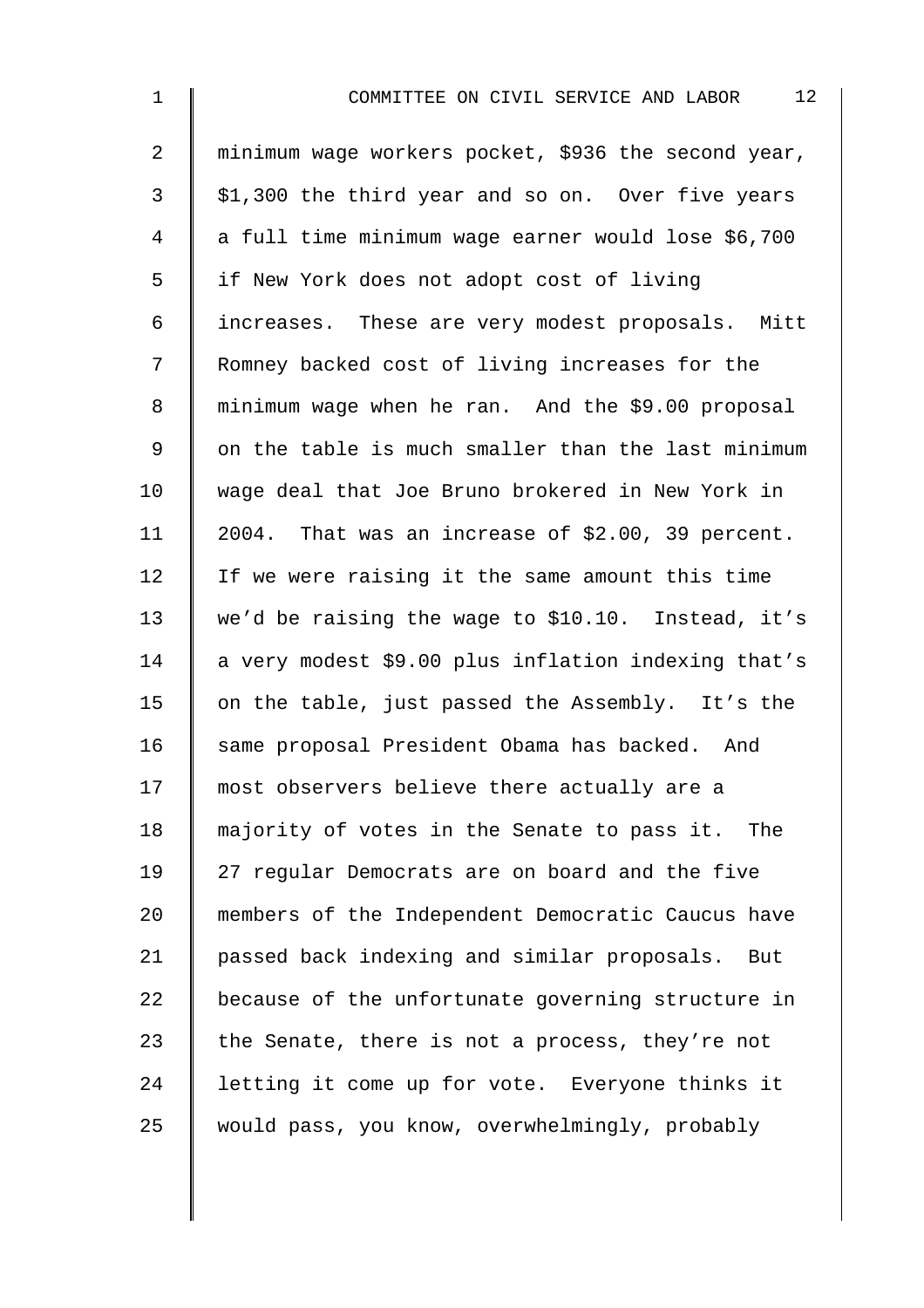| $\mathbf 1$    | 13<br>COMMITTEE ON CIVIL SERVICE AND LABOR         |
|----------------|----------------------------------------------------|
| $\overline{a}$ | with some Republican votes as well if it went to   |
| 3              | the floor. So, what New Yorkers really need is to  |
| 4              | insist on a democracy that a fair package          |
| 5              | supported by overwhelming majority of New York     |
| 6              | residents and by majorities of both Houses be      |
| 7              | allowed to go to a vote and pass. Thank you very   |
| 8              | much.                                              |
| $\mathsf 9$    | CHAIRPERSON NELSON: Yes, ma'am.                    |
| 10             | MS. NADIA STEPHENS: Hi, My name is                 |
| 11             | Nadia Stephens and I'm representing Arthur         |
| 12             | Cheliotes from CWA Local 1180. Our proposal is     |
| 13             | not as modest but it still makes sense. My name    |
| 14             | is Arthur Cheliotes, President of Communication    |
| 15             | Workers of America, Local 1180. I represent 8,500  |
| 16             | workers who live and work in New York City. The    |
| 17             | proposal to raise the minimum wage is simply       |
| 18             | common sense. This should not be a subject of      |
| 19             | controversy or political dispute. This is about    |
| 20             | improving the quality of life for our lowest wage  |
| 21             | earners so that rewarding hard work is about       |
| 22             | promoting dignity, it's about upholding the social |
| 23             | contract. It's about how our society compensates   |
| 24             | its workers for their contributions to it. It's    |
| 25             | about doing what's right. I unequivocally support  |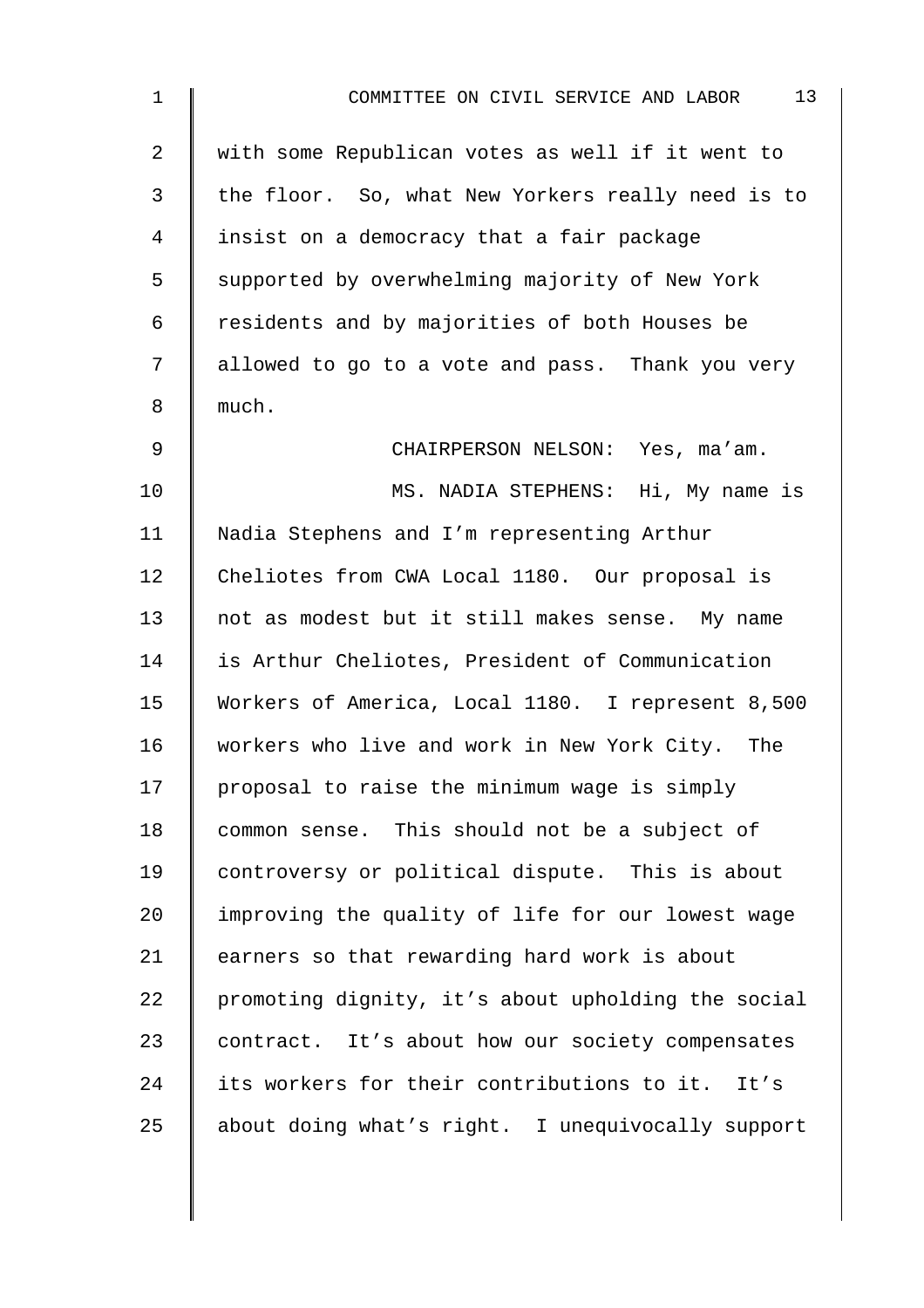| $\mathbf 1$    | 14<br>COMMITTEE ON CIVIL SERVICE AND LABOR           |
|----------------|------------------------------------------------------|
| $\overline{2}$ | raising the minimum wage from \$7.25 to \$11.50, and |
| $\mathfrak{Z}$ | indexing future increases to the rate of             |
| $\overline{4}$ | inflation. Ten states in America today raise         |
| 5              | their minimum wage annually to keep up with          |
| 6              | inflation and while New York City has a highest      |
| 7              | standard of living in the country, 19 states have    |
| 8              | higher minimum wages than we do including            |
| 9              | Connecticut, \$8.25, Massachusetts. \$8.00, Vermont, |
| 10             | \$8.60. The last time the minimum was raised         |
| 11             | substantially in New York was nine years ago.        |
| 12             | This is unacceptable, disgraceful and unjust.        |
| 13             | Raising the minimum wage is long overdue,            |
| 14             | especially since wages have not kept up with the     |
| 15             | productivity of workers since the 1980's. in the     |
| 16             | '50's and '60's when union density was at its peak   |
| 17             | of 33.5 percent raises were increasing in tandem     |
| 18             | with the productivity. During this time workers      |
| 19             | saw their wages double and the middle class          |
| 20             | started to grow. The United States was               |
| 21             | benefitting from an implicit social contract.        |
| 22             | Workers saw that by working hard and contributing    |
| 23             | to productivity and economic growth they and their   |
| 24             | families could expect improved standards of          |
| 25             | living, greater job security, and a secure and       |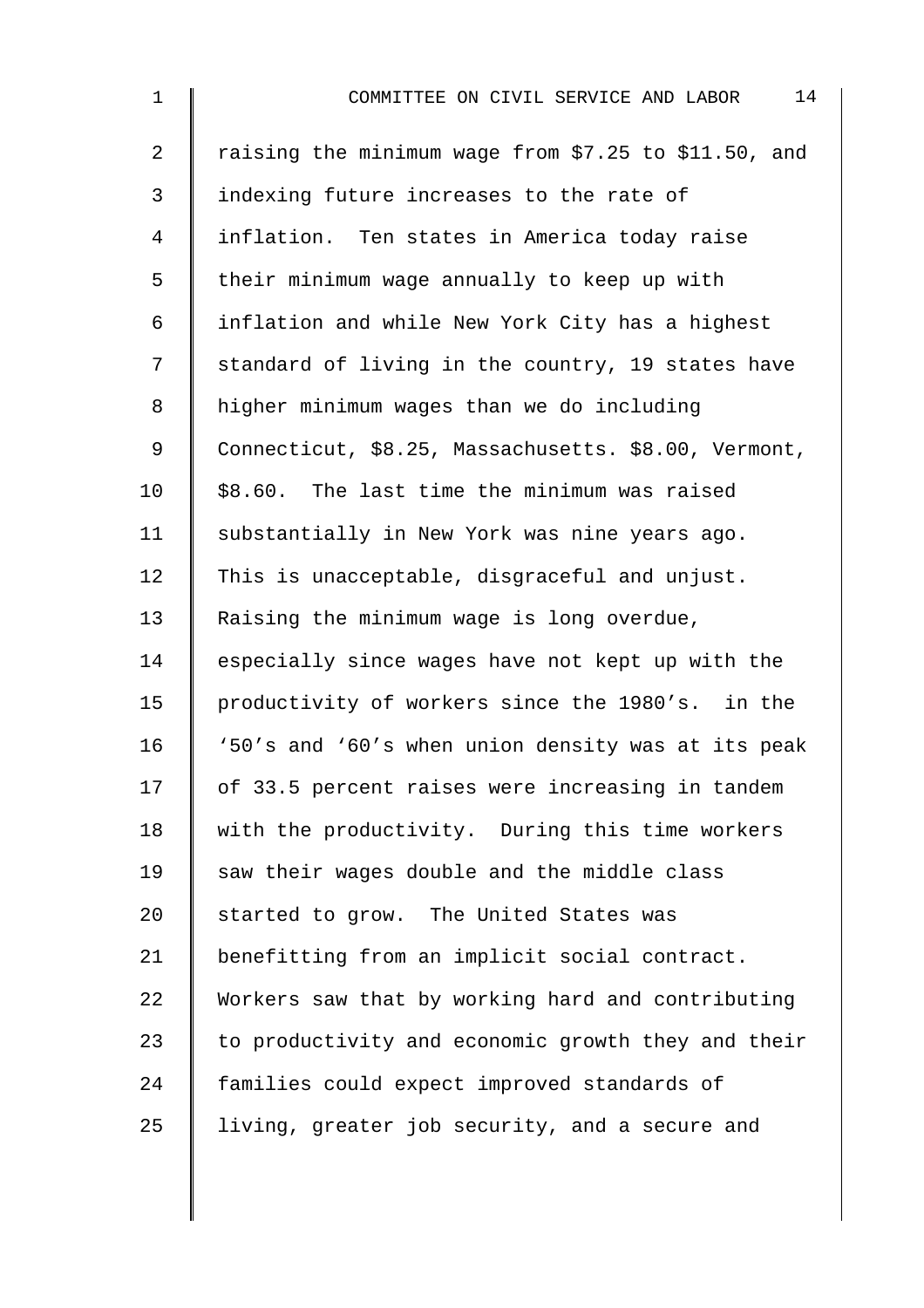| $\mathbf 1$    | 15<br>COMMITTEE ON CIVIL SERVICE AND LABOR         |
|----------------|----------------------------------------------------|
| $\overline{2}$ | dignified retirement. After 1980 as employees      |
| 3              | lost their collective bargaining power to union    |
| 4              | busting this contract broke down. Since then,      |
| 5              | productivity has grown more than 70 percent while  |
| 6              | real compensation of non managerial workers has    |
| 7              | remained flat. Wages for the lowest paid workers   |
| 8              | have collapsed even more than that of the average  |
| 9              | worker. According to the Fiscal Policy Institute   |
| 10             | the purchasing power of New York's minimum wage    |
| 11             | was, peaked in 1970 and has lost a third of its    |
| 12             | value since that time as the basic cost of good    |
| 13             | continue to rise. If New York's minimum wage had   |
| 14             | kept pace with inflation in 1970 it would equal    |
| 15             | \$11.15 per hour today. In addition, - - if        |
| 16             | minimum wage had kept pace with inflation since    |
| 17             | the 1960's it would be more than \$12.00 today.    |
| 18             | When we analyze this brief history we see that     |
| 19             | wages of low income workers have been suppressed   |
| 20             | for decades. Conversely, while low wage worker pay |
| 21             | was dropping executive compensation was            |
| 22             | skyrocketing. In 1980, CEO pay equated to 42       |
| 23             | times the average workers salary. In 2010 that     |
| 24             | number ballooned to 343 times the median workers   |
| 25             | pay. Meanwhile, the average private sector         |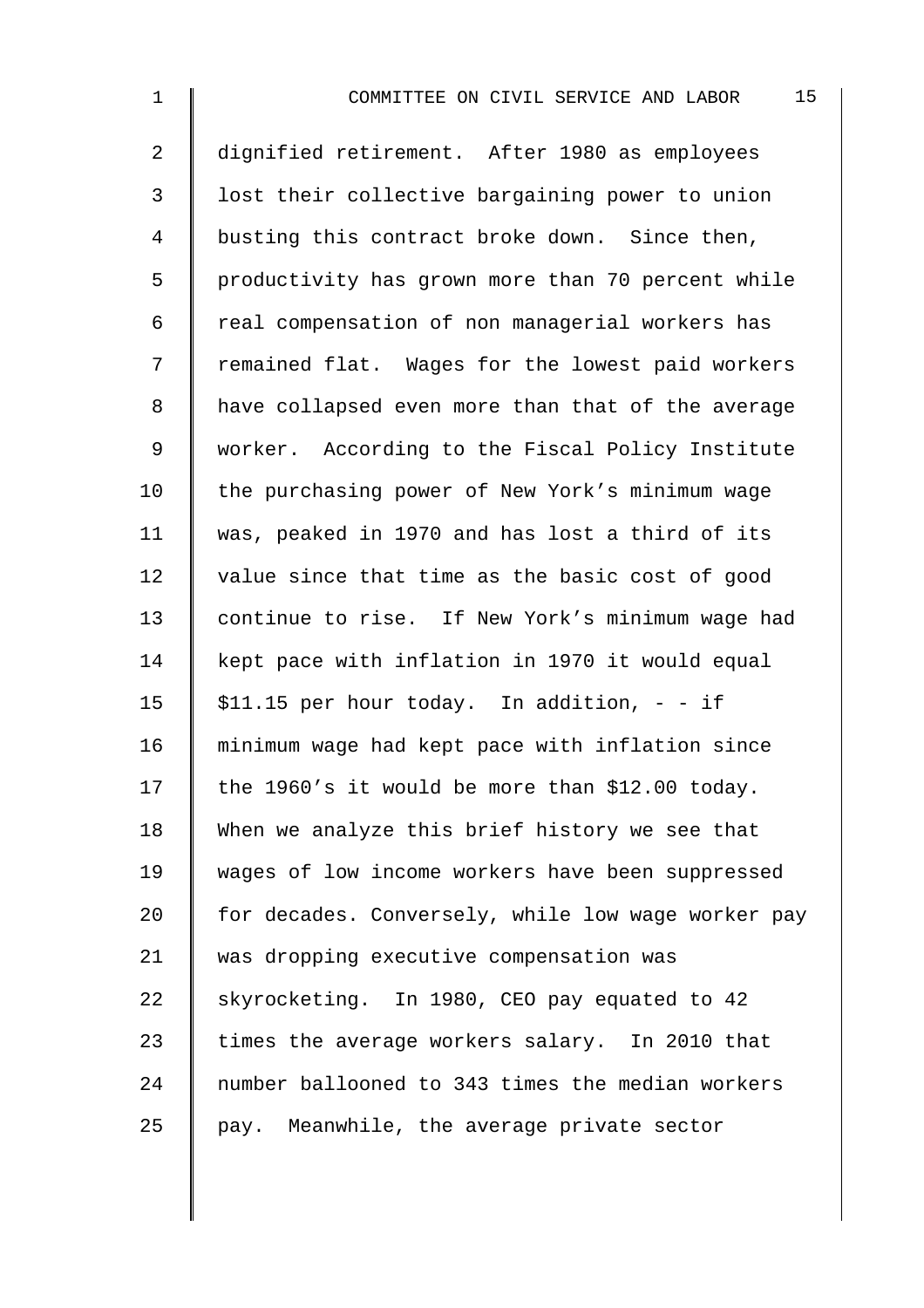| $\mathbf 1$    | 16<br>COMMITTEE ON CIVIL SERVICE AND LABOR         |
|----------------|----------------------------------------------------|
| $\overline{2}$ | workers salary grew by a paltry 5.7 percent over   |
| 3              | the same period. Average CEO pay is currently      |
| 4              | over \$11 million. Wages of low wage workers were  |
| 5              | pressed by while the salaries of high wage workers |
| 6              | were amplified. We need a substantial increase in  |
| 7              | the minimum wage for nothing else to minimize the  |
| 8              | vast income inequality that this blanket           |
| 9              | redistribution of wealth has produced. Raising     |
| 10             | the minimum wage to \$11.50 would simply correct   |
| 11             | the discriminatory discrepancy that has been       |
| 12             | ignored for far too long. Other proposals to       |
| 13             | raise the minimum wage by anything less than       |
| 14             | \$11.50 are simply not enough. Critics of raising  |
| 15             | the minimum wage alleged it would hurt the         |
| 16             | economy. This contention has been disproven        |
| 17             | repeatedly. There is an abundance of evidence      |
| 18             | showing that increase in wages will actually help  |
| 19             | the economy. A report released by the New York     |
| 20             | State Senator Klein's office notes that raising    |
| 21             | the minimum wage will infuse over \$600 million    |
| 22             | into the economy. This is because minimum wage     |
| 23             | has an important multiplier effect. People with    |
| 24             | lower incomes spend a larger share of their        |
| 25             | paychecks on necessity like food, shelter and      |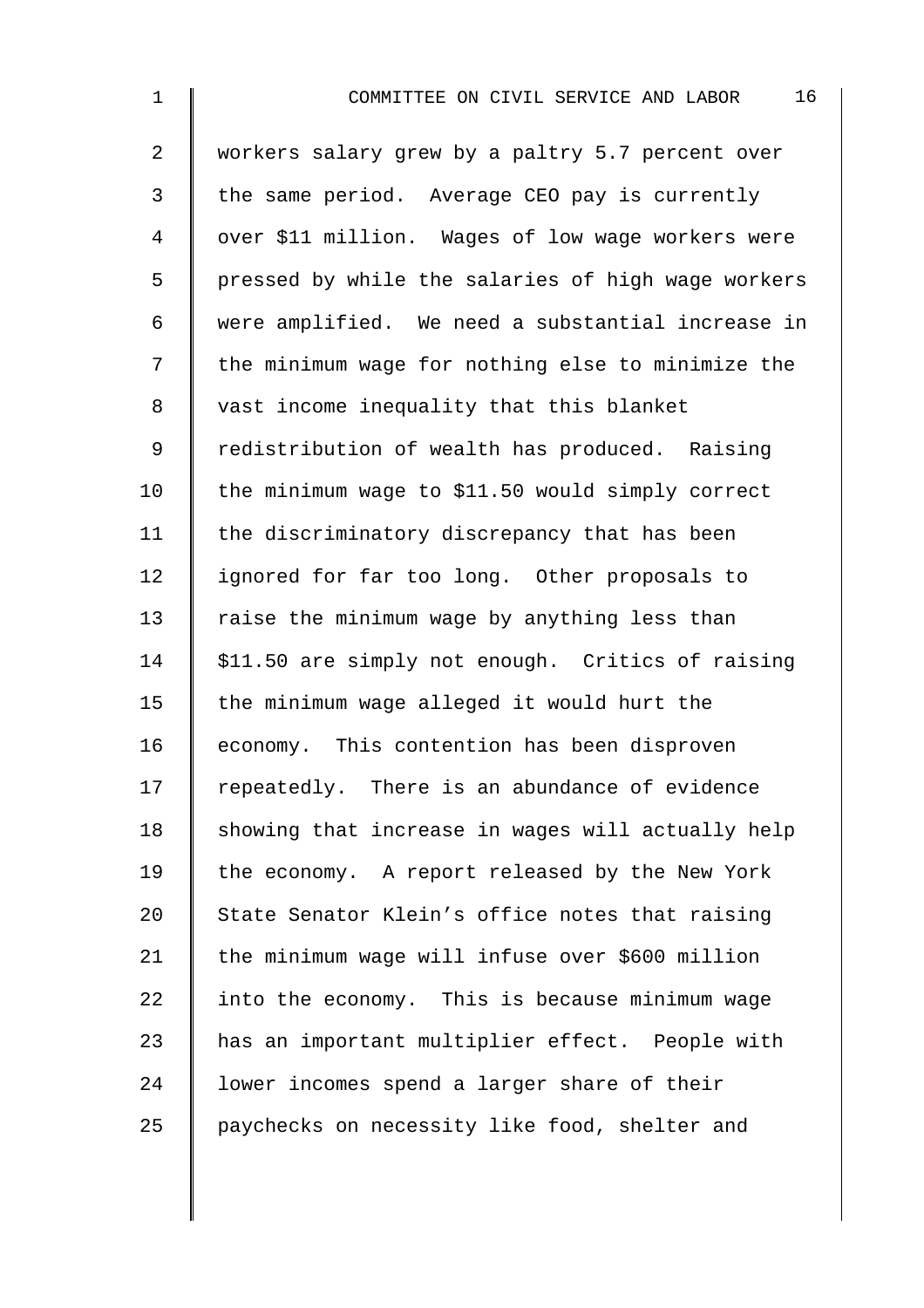| $\mathbf 1$    | 17<br>COMMITTEE ON CIVIL SERVICE AND LABOR         |
|----------------|----------------------------------------------------|
| $\overline{2}$ | clothing. If workers receive more money each week  |
| $\mathfrak{Z}$ | they will use their additional income to purchase  |
| 4              | more goods and services and inject that money      |
| 5              | right back into their local economy. This will     |
| 6              | act as a stimulus to the local businesses and to   |
| 7              | our economy in general. Critics also say that      |
| 8              | raising the minimum would kill jobs. This is fear  |
| 9              | mongering. When the minimum was raised in 2004     |
| 10             | there was no appreciable impact on unemployment.   |
| 11             | Since resisting the minimum would be an across the |
| 12             | board increase there will be a negligible impact   |
| 13             | on employment level. Fiscal Policy Institute       |
| 14             | explains industries that pay the minimum wage tend |
| 15             | to serve small markets. It's not as if there's     |
| 16             | competition for their services in other states so  |
| 17             | it's unlikely that workers or businesses are going |
| 18             | to relocate in response to an increase in their    |
| 19             | minimum. In addition, when the minimum grows       |
| 20             | productivity increases. In fact, studies show      |
| 21             | that if the rate was raised to \$11.50 the state   |
| 22             | would stand to gain over 7,500 jobs. So, the       |
| 23             | argument of killing jobs simply has on basis in    |
| 24             | reality. It's not surprising that those who        |
| 25             | oppose the minimum wage increase are not trying to |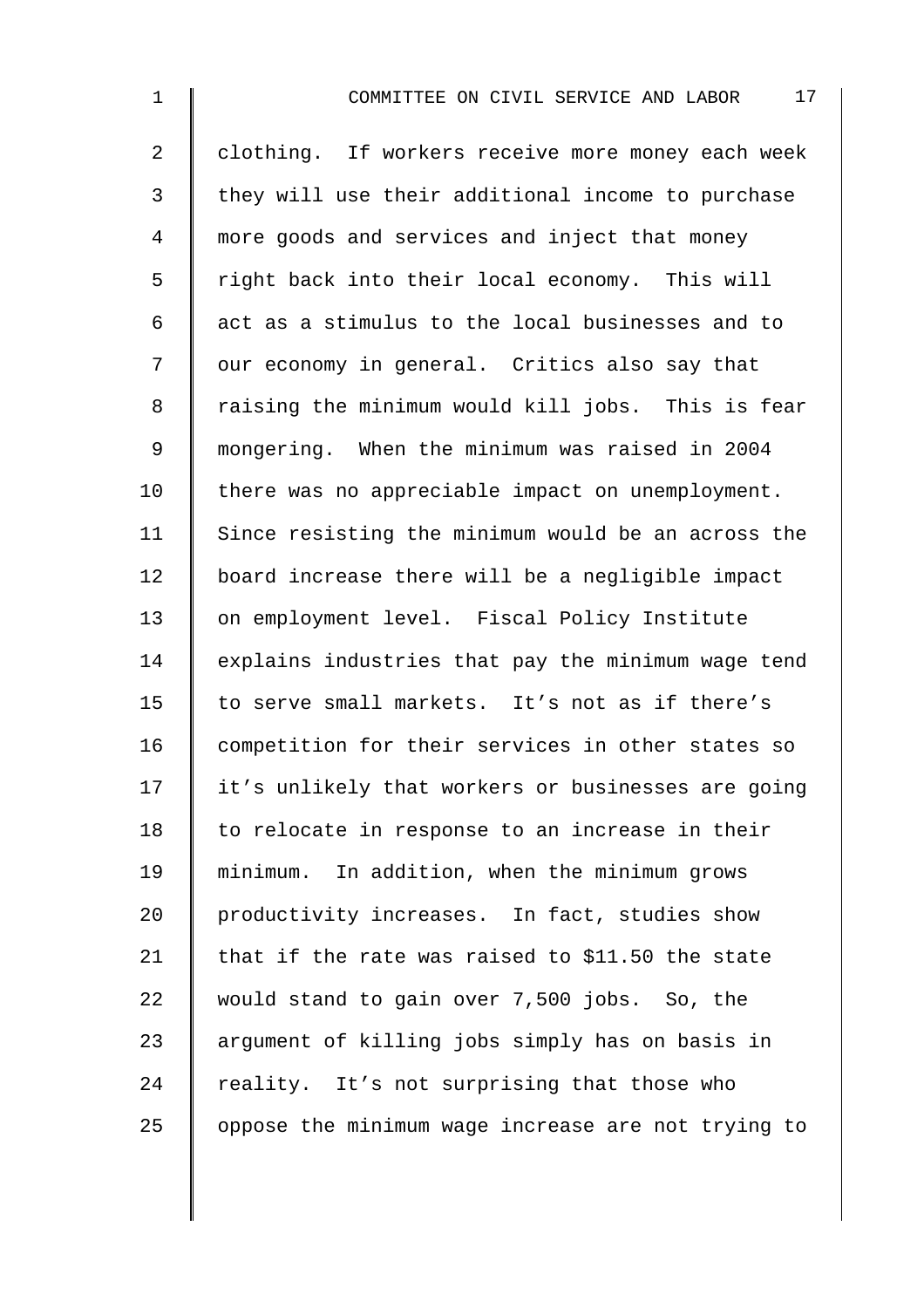| $\mathbf 1$    | 18<br>COMMITTEE ON CIVIL SERVICE AND LABOR         |
|----------------|----------------------------------------------------|
| $\overline{2}$ | live off of one. The directive of some of the      |
| $\mathfrak{Z}$ | organizations who oppose raising the minimum make  |
| 4              | hundreds of thousands of dollars a year. They      |
| 5              | cannot fathom trying to survive on \$15,080 per    |
| 6              | year the minimum wage currently amounts to yet the |
| 7              | are striving and fighting to deprive over one      |
| 8              | million New Yorkers the modicum of dignity that    |
| 9              | increasing their incomes would amount to. This is  |
| 10             | not fair and it's the responsibility of government |
| 11             | to advocate for those without advocates. The       |
| 12             | response of government on this issue is critical   |
| 13             | and long overdue. This is New York City. This is   |
| 14             | home to three of the top five areas in the country |
| 15             | with the highest cost of living, Manhattan is      |
| 16             | first, Brooklyn second, Queens is fifth.<br>In     |
| 17             | Manhattan, the standard of living is more than     |
| 18             | twice the national average. In order for the       |
| 19             | minimum wage to be a living wage it has to be      |
| 20             | raised in accordance with the cost of living in    |
| 21             | that area. According to Living Wage Project, the   |
| 22             | salary that it takes to actually live in the city  |
| 23             | is \$11.86 an hour. According to the US Census we  |
| 24             | are, New York is the state with the highest level  |
| 25             | of income inequality in the country. If New York   |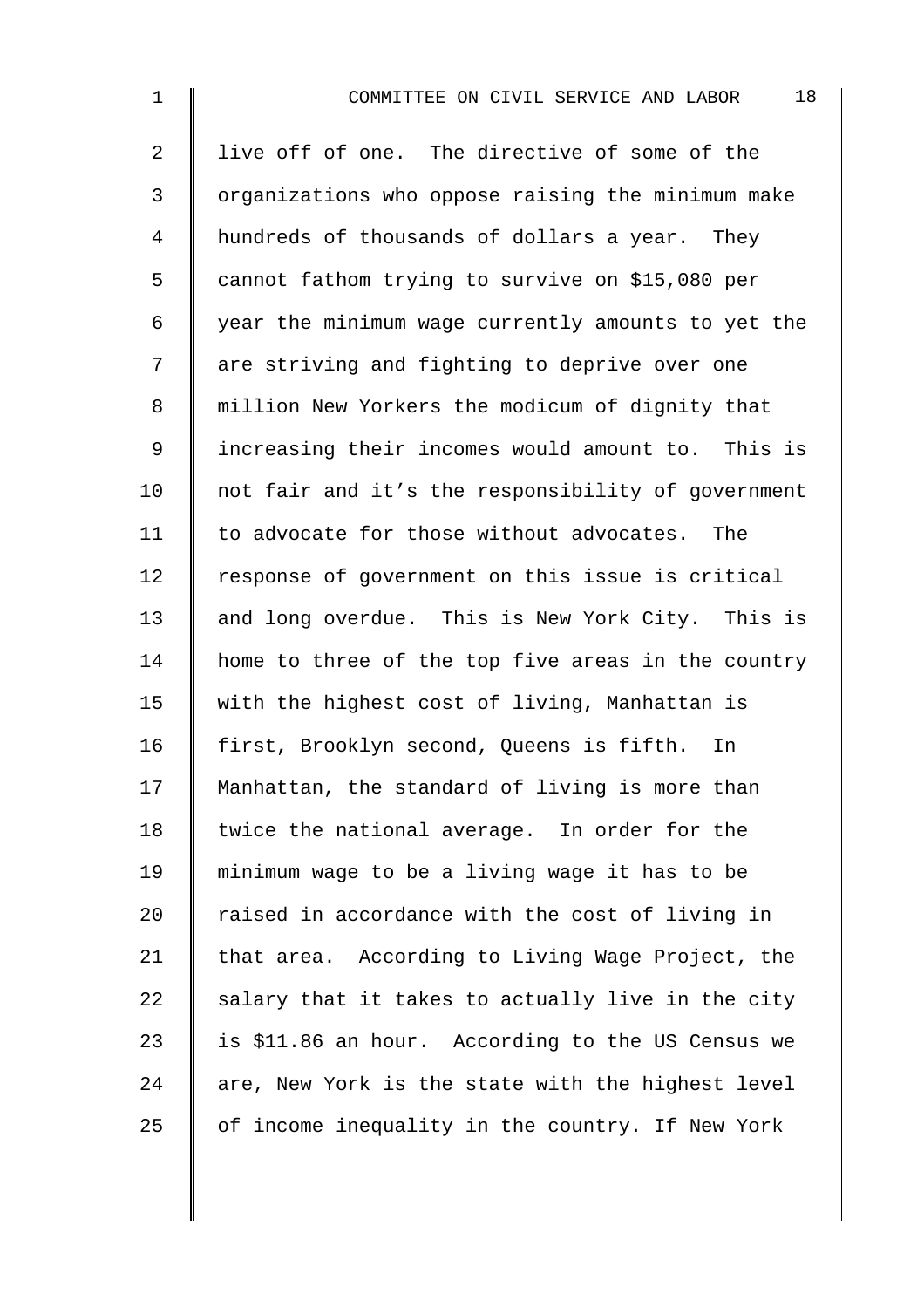| $\mathbf{1}$   | 19<br>COMMITTEE ON CIVIL SERVICE AND LABOR         |
|----------------|----------------------------------------------------|
| $\overline{2}$ | City were a nation it would rank in between Chile  |
| 3              | and Honduras in terms of income inequality. This   |
| 4              | is not a New York that we can be proud of. This    |
| 5              | is an embarrassment. The only people who will      |
| 6              | benefit from raising the minimum wage are people   |
| 7              | who work. If this bill passes it's sending a       |
| 8              | message that New York encourages employment and it |
| 9              | rewards workers for their efforts. Dr. King said   |
| 10             | that all labor that uplifts humanity has dignity   |
| 11             | and importance. If we want social order, if we     |
| 12             | truly value the dignity of work, people need to    |
| 13             | have jobs that allow them to live with dignity.    |
| 14             | We've had a trickle down economy for three         |
| 15             | decades. We've all learned the heard way that it   |
| 16             | doesn't work. We need a bottom up economy, one     |
| 17             | that puts earned money in the hands of people who  |
| 18             | spend it on the necessities of life. This is what  |
| 19             | will generate greater income activity. - - poll    |
| 20             | illustrates that 70 percent of New Yorkers polled  |
| 21             | support an increase in the minimum wage while 20   |
| 22             | percent oppose it. Why are we disputing something  |
| 23             | with such widespread support? New York needs a     |
| 24             | raise and it's about time we got one. Thank you    |
| 25             | very much.                                         |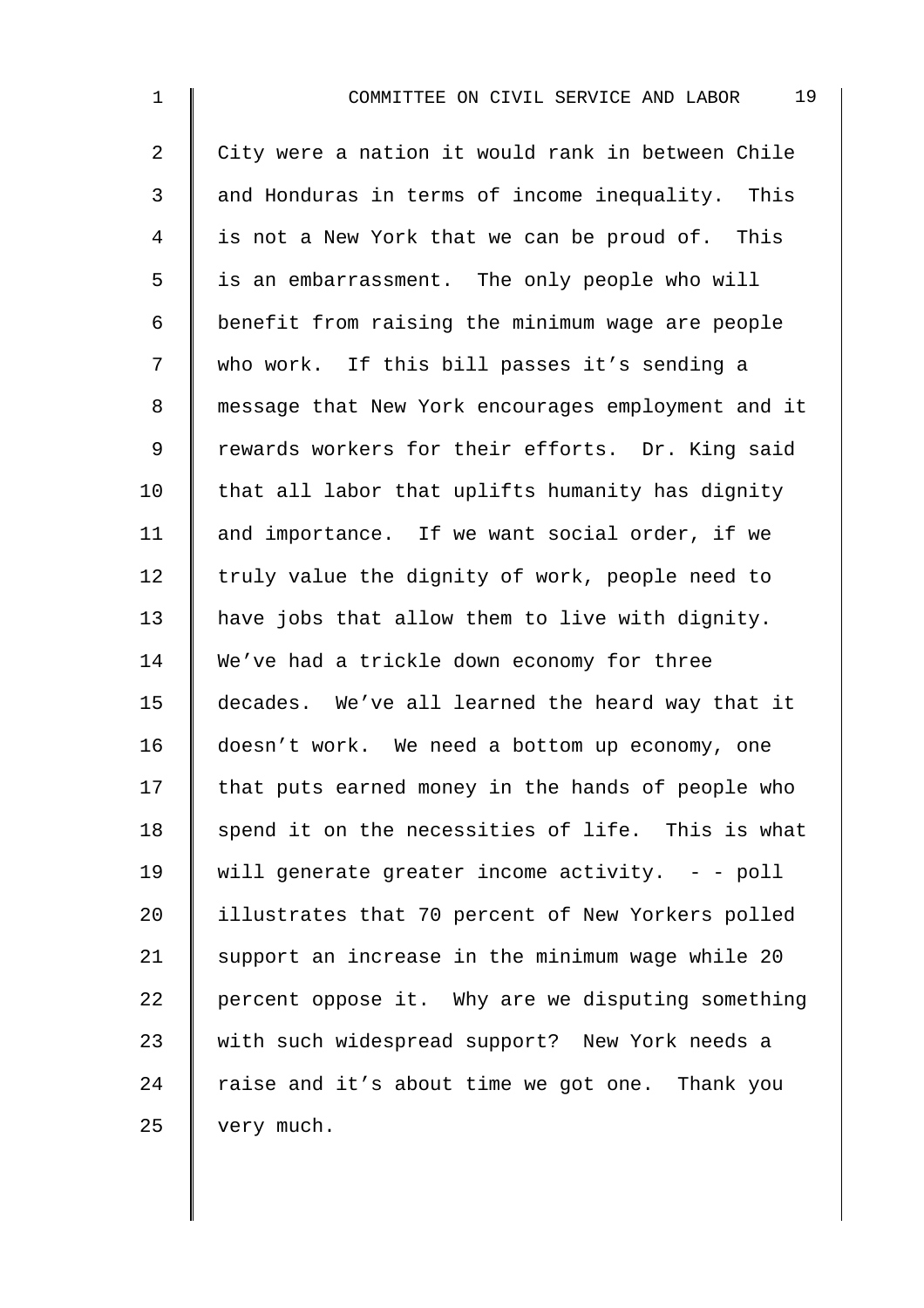| $\mathbf 1$ | 20<br>COMMITTEE ON CIVIL SERVICE AND LABOR         |
|-------------|----------------------------------------------------|
| 2           | CHAIRPERSON NELSON: Thank you, Ms.                 |
| 3           | Stephens. You all, of course, put forth            |
| 4           | compelling support statements. I'd like to         |
| 5           | mention that we've been joined by Eric Bulrish who |
| 6           | has something to say as well.                      |
| 7           | COUNCIL MEMBER ULRICH: Thank you,                  |
| 8           | Mr. Chairman. And thank you for your testimony.    |
| $\mathsf 9$ | I want to say, I support raising the minimum wage. |
| 10          | I was probably the first Republican in the state   |
| 11          | to say that last year. People like to bring that   |
| 12          | up to help me and to hurt me, depending on who's   |
| 13          | bringing it up. I believe that the taxes and the   |
| 14          | cost of living in New York are so astronomically   |
| 15          | high that it is impossible for anyone to           |
| 16          | realistically live on \$7.25 an hour. I also think |
| 17          | that if the goal of the government is to get       |
| 18          | people back to work then we need to create         |
| 19          | incentives for people to work. Right now people    |
| 20          | make more money staying on public assistance and   |
| 21          | unemployment than they do having a job paying      |
| 22          | minimum wage. And I believe that creates a         |
| 23          | disincentive for people to work, they say, why     |
| 24          | should I work? I'll make more money staying home.  |
| 25          | Some people can't work. I'm not demonizing people  |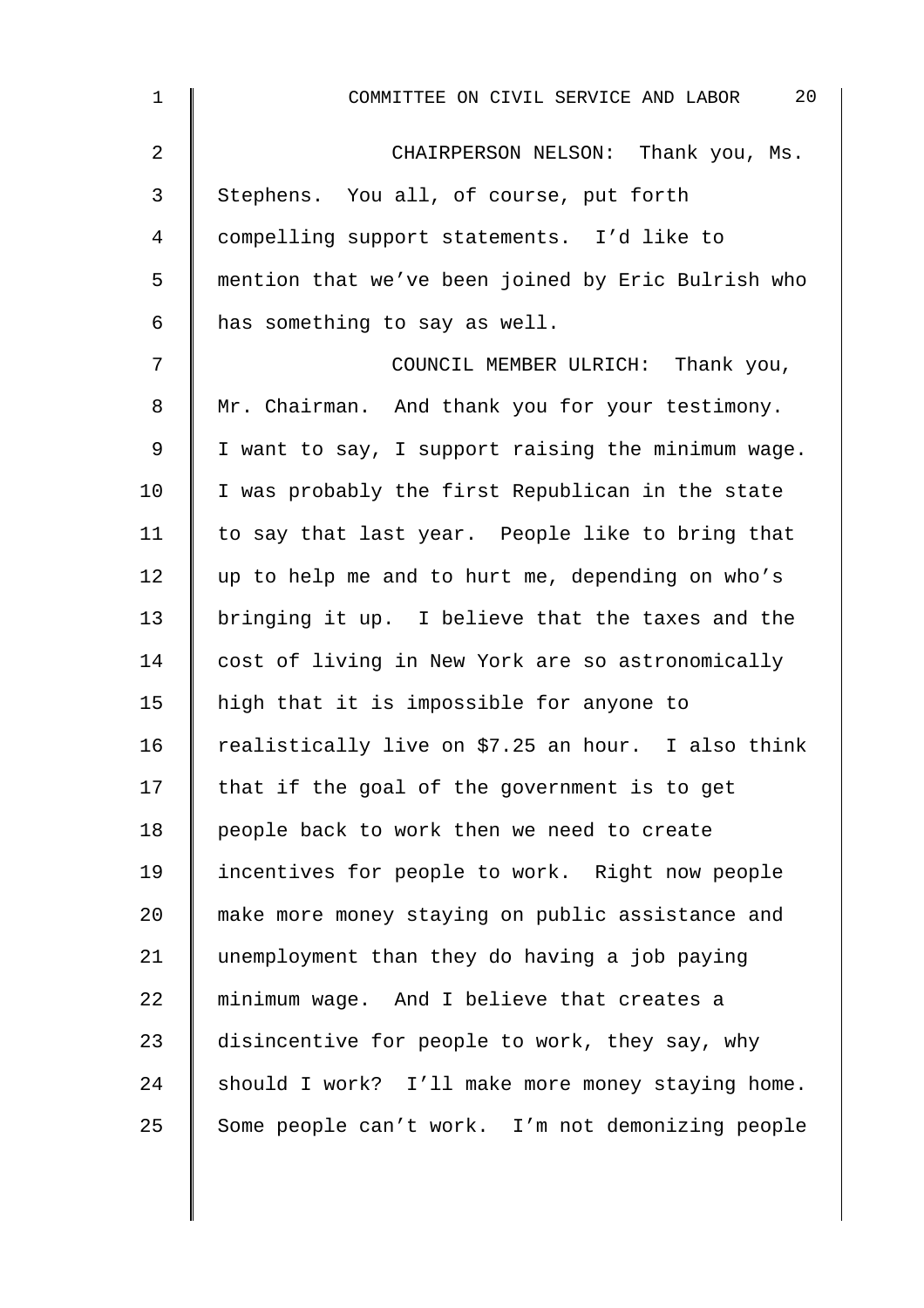| $\mathbf 1$    | 21<br>COMMITTEE ON CIVIL SERVICE AND LABOR          |
|----------------|-----------------------------------------------------|
| $\overline{a}$ | or targeting those people in a bad way. What I'm    |
| 3              | saying is that it's not enough, \$7.25 an hour is   |
| 4              | simply not enough to pay the rent, to pay for food  |
| 5              | at the supermarket, to pay to support your family   |
| 6              | and yourself. It's just not enough. Now, the        |
| 7              | Governor came out, I think two years ago in his     |
| 8              | State of the State Address and he mentioned that    |
| 9              | he thought the minimum wage should be raised to     |
| 10             | \$8.75 an hour, I think that was the number that he |
| 11             | had come up with. The Assembly bill that's          |
| 12             | proposing that we raise it to \$9.00 an hour. The   |
| 13             | only concern that I have is our ability to compete  |
| 14             | in the region. And if Connecticut's minimum wage    |
| 15             | is \$8.00 or \$8.25 and or \$8.50. What is          |
| 16             | Connecticut's minimum wage, do you know?            |
| 17             | Massachusetts is \$8.00. I mean, they're all        |
| 18             | higher than New York, there's no question about     |
| 19             | that. But by us exceeding that number I don't       |
| 20             | know how that, what type of business climate that   |
| 21             | would create for us regionally, talking about, you  |
| 22             | know, areas that also have high cost of living and  |
| 23             | high taxes. Certainly Connecticut, Massachusetts,   |
| 24             | New York, New Jersey, all of these states have      |
| 25             | similar cost of living issues. So, I had hoped      |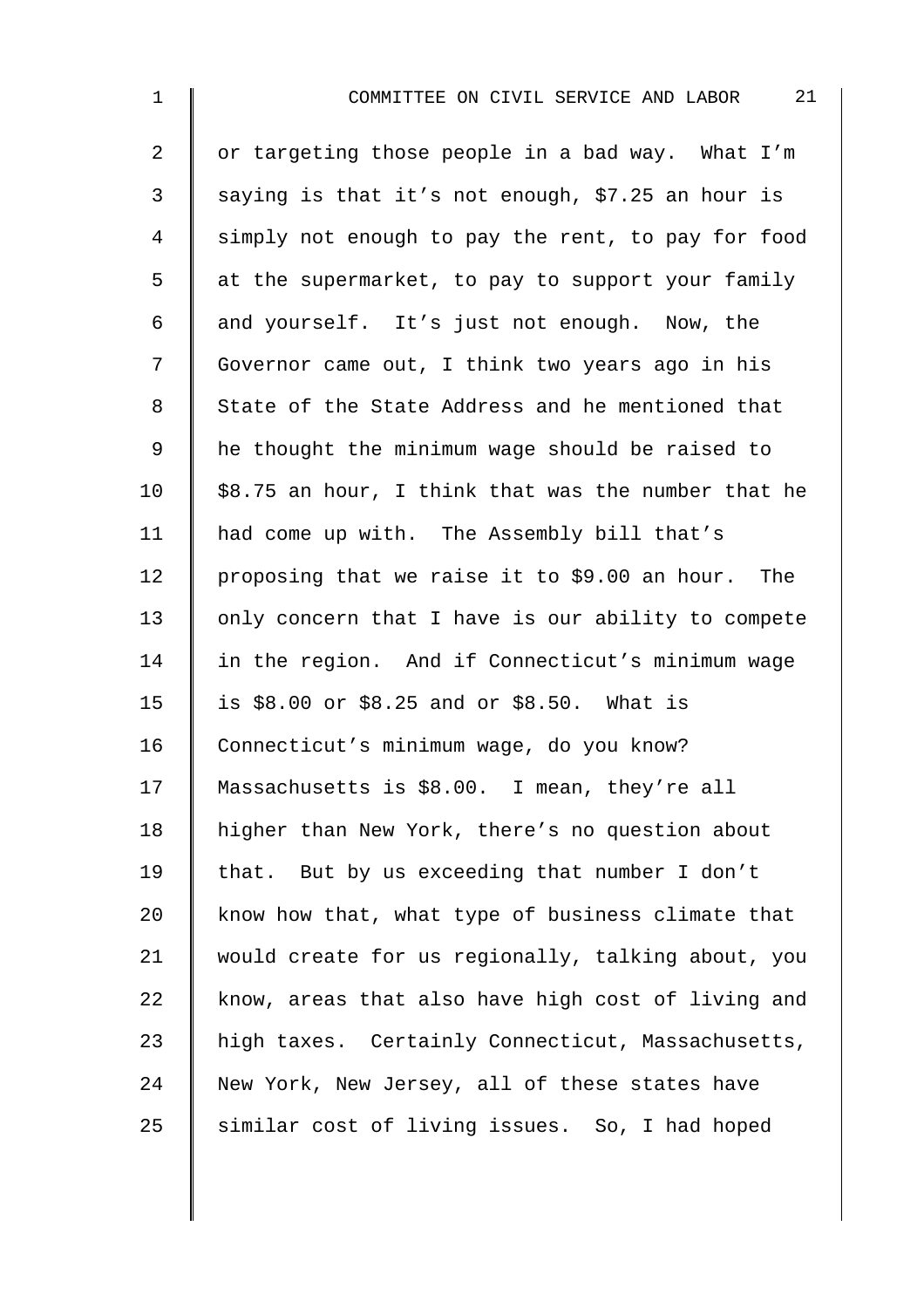| $\mathbf 1$    | 22<br>COMMITTEE ON CIVIL SERVICE AND LABOR          |
|----------------|-----------------------------------------------------|
| $\overline{2}$ | that the Assembly would take that into              |
| 3              | consideration. \$9.00 is higher than the other      |
| $\overline{4}$ | states. I'm not against it. I'm just saying the     |
| 5              | other states aren't \$9.00 and I don't want that to |
| 6              | backfire on us and impact small businesses in the   |
| 7              | negative way. But, I am in favor of raising the     |
| $\,8\,$        | minimum wage and if I was in the State Senate I'd   |
| $\mathsf 9$    | be the prime sponsor of the bill. But, I tried to   |
| 10             | get there and a hurricane prevented me from going   |
| 11             | there. But that's another story for another day.    |
| 12             | There are Republicans who would support it because  |
| 13             | they believe in the rights of working men and       |
| 14             | women, the people who have built this city and      |
| 15             | built this state. It's not a Democratic issue.      |
| 16             | It's not a Republican issue. As a matter of fact,   |
| 17             | one of the people, the first President really to    |
| 18             | champion the rights of workers was Theodore         |
| 19             | Roosevelt, a Republican. Child labor laws,          |
| 20             | minimum wage laws, worker protection laws,          |
| 21             | consumer protection laws. I mean, the rights or     |
| 22             | working men and women were championed at the turn   |
| 23             | of the last century by a Republican President.      |
| 24             | And there have been very good Republicans on this   |
| 25             | issue and there have been Republicans who are very  |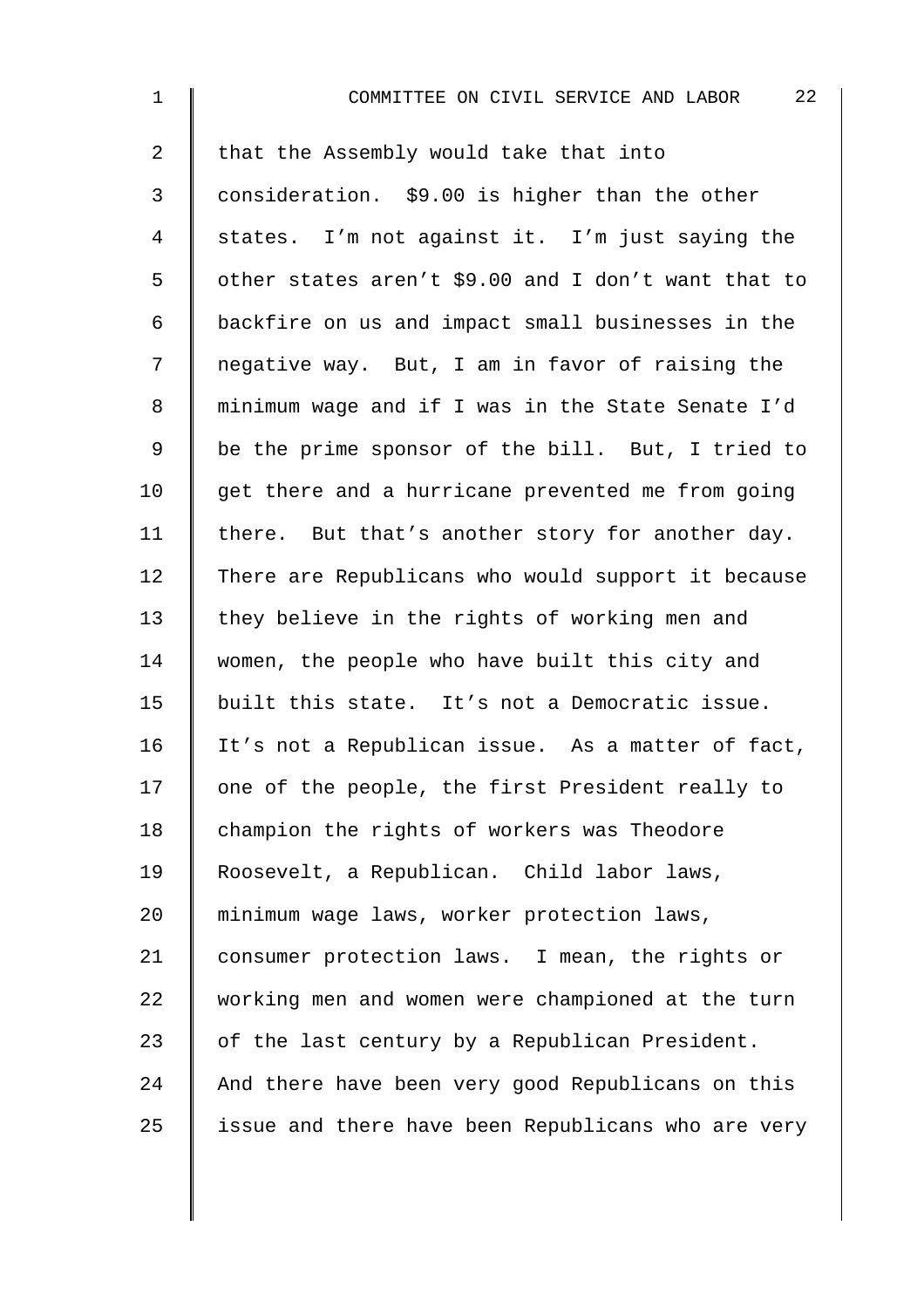| $\mathbf 1$ | 23<br>COMMITTEE ON CIVIL SERVICE AND LABOR            |
|-------------|-------------------------------------------------------|
| 2           | unsympathetic and don't want to hear anything         |
| 3           | about it and I think they're doing themselves and     |
| 4           | their constituents a disservice because, as we        |
| 5           | stated here, it's just, it's too expensive to live    |
| 6           | here and \$7.25 an hour is not going to cut it.       |
| 7           | I'm interested in Nadia's testimony because you're    |
| 8           | saying we should raise it to \$11.50.                 |
| 9           | MS. STEPHENS: Yeah.                                   |
| 10          | COUNCIL MEMBER ULRICH: So, you're                     |
| 11          | against this bill? I mean, you said anything less     |
| 12          | is not [crosstalk].                                   |
| 13          | MS. STEPHENS: I mean, if you make                     |
| 14          | $$11.50$ it still comes out to $$24,000$ a year. It's |
| 15          | not even, it's \$23,090.                              |
| 16          | COUNCIL MEMBER ULRICH: Yeah.                          |
| 17          | MS. STEPHENS: So, you're still                        |
| 18          | below the poverty level, like, I mean, we're just     |
| 19          | trying to play catch up and instead of doing that     |
| 20          | we need to put it where it needs to be. And it's      |
| 21          | still too low.                                        |
| 22          | COUNCIL MEMBER ULRICH: One of the                     |
| 23          | things that probably should happen is the Federal     |
| 24          | Government really should set, yeah [off mic].         |
| 25          | MS. STEPHENS: It was.                                 |
|             |                                                       |
|             |                                                       |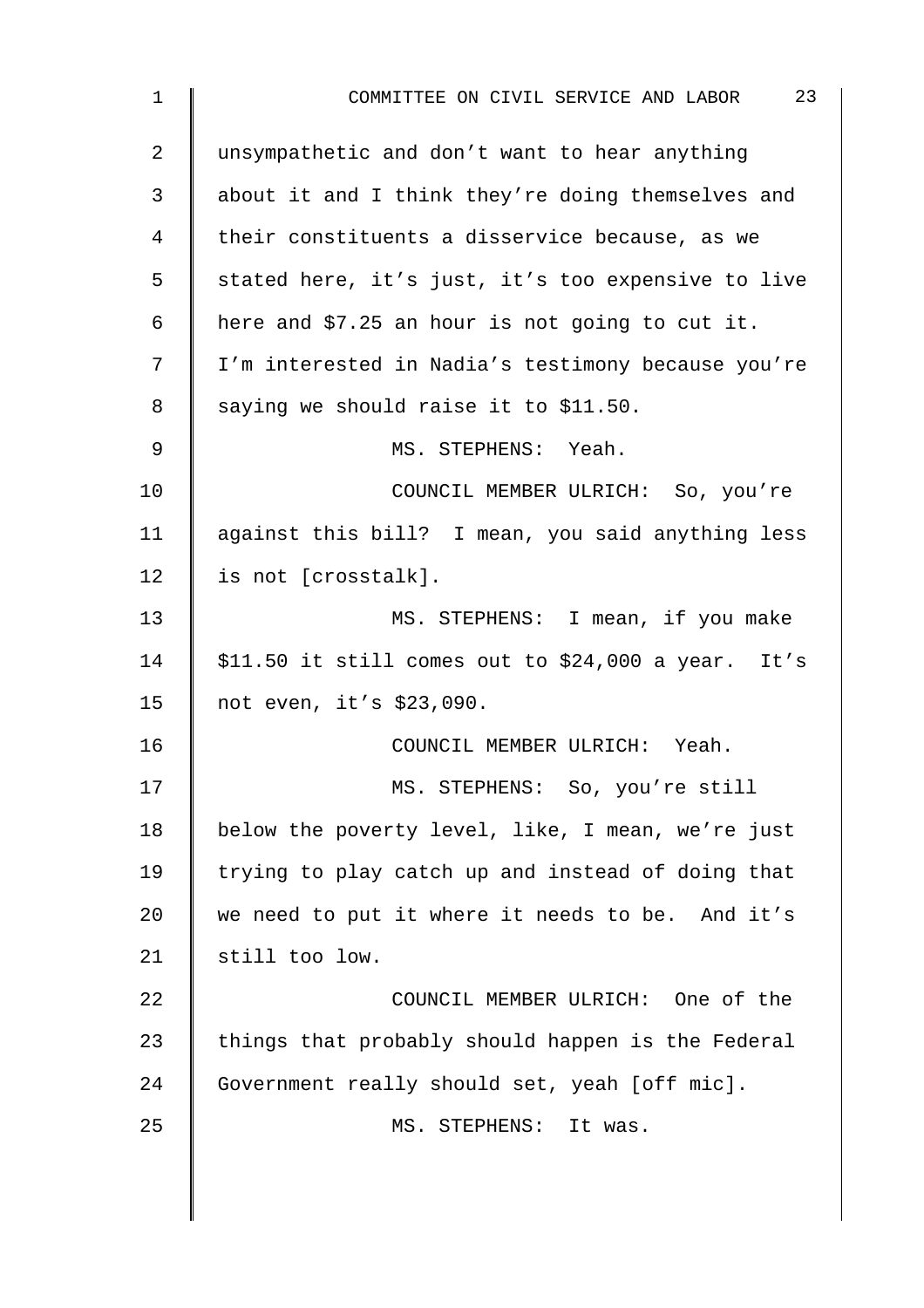| $\mathbf 1$    | 24<br>COMMITTEE ON CIVIL SERVICE AND LABOR         |
|----------------|----------------------------------------------------|
| 2              | COUNCIL MEMBER ULRICH: The Federal                 |
| $\mathfrak{Z}$ | Government really should step in and standardize   |
| 4              | these things and just say, you know, it's like the |
| 5              | gun laws, it's the same thing. The fact that we    |
| 6              | have different laws in different states is kind of |
| 7              | silly. The Federal Government came in and said     |
| 8              | the minimum wage would be \$9.00 an hour, that     |
| $\mathsf 9$    | would be great. It would be the same in every      |
| 10             | state. We wouldn't have to worry about regional    |
| 11             | competition. We wouldn't have these issues. I      |
| 12             | think businesses would be able to absorb that into |
| 13             | their business model and plan for that and they,   |
| 14             | and how they, you know, how they run their         |
| 15             | business. But we don't have that luxury. It's      |
| 16             | like immigration. It's like gun laws. It's like    |
| 17             | minimum wage laws we have. We have laws varying    |
| 18             | in different states and it creates other problems. |
| 19             | But I think people do, people who work hoard,      |
| 20             | people working in PATH MARC for \$7.25 an hour.    |
| 21             | The people working in hotels and retail and        |
| 22             | hospitality jobs, the people that do the jobs that |
| 23             | a lot of people don't want to do but they get up   |
| 24             | every day because they want to work and they want  |
| 25             | to support their families. They are worth more     |
|                |                                                    |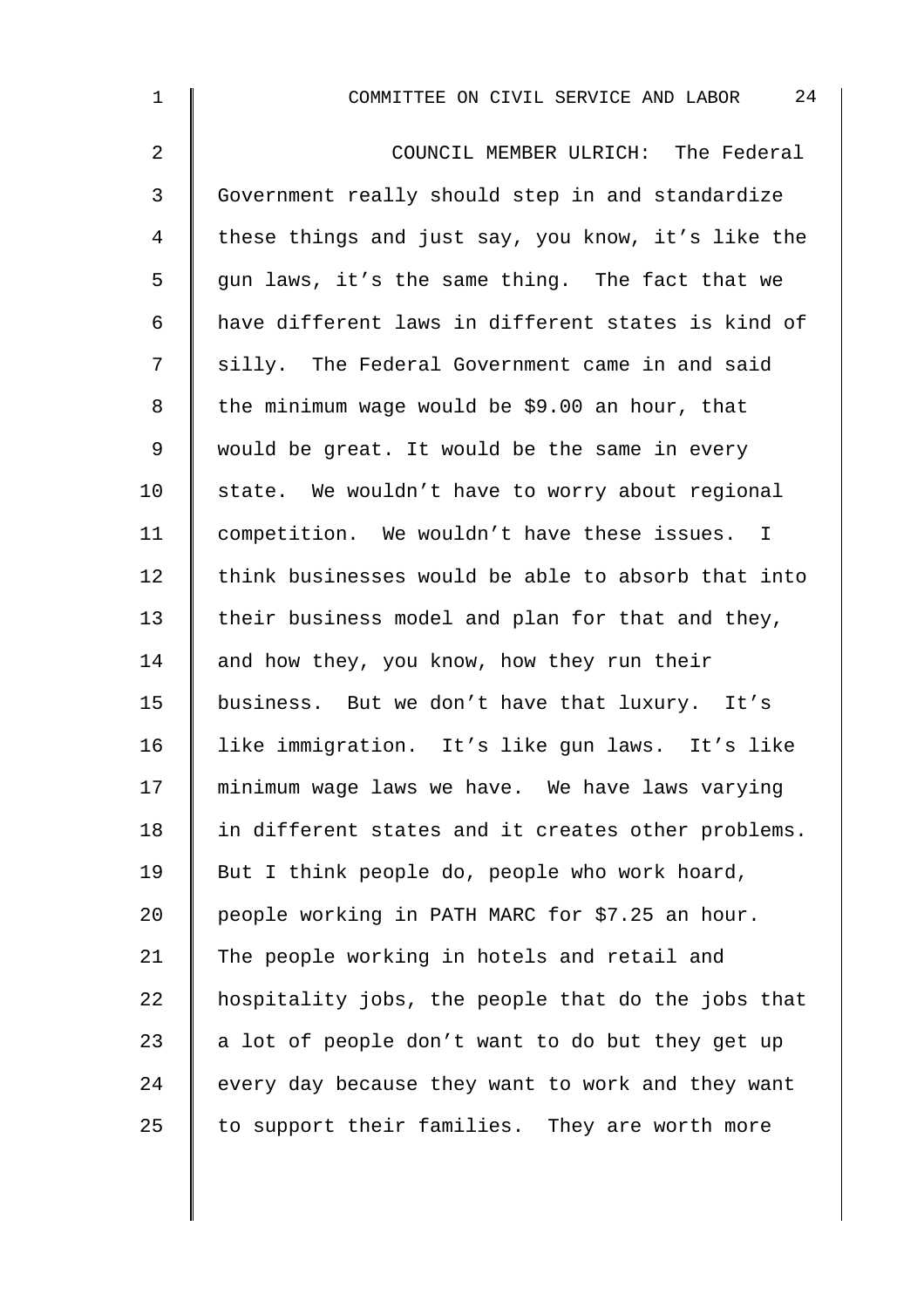| $\mathbf 1$    | 25<br>COMMITTEE ON CIVIL SERVICE AND LABOR         |
|----------------|----------------------------------------------------|
| $\overline{a}$ | then \$7.25 an hour. I don't know anybody that's   |
| 3              | worth \$7.25. I think people are created by god in |
| 4              | his image and his likeness and no one is wroth     |
| 5              | \$7.00 an hour as a person. The, no. We're worth   |
| 6              | less than that. But the point is, when we talk     |
| 7              | about human dignity. People are worth more than    |
| 8              | that. They deserve to be treated better than       |
| 9              | that, especially people who are getting up every   |
| 10             | day and playing by the rules and working hard.     |
| 11             | They deserve the opportunity to give their kids    |
| 12             | and better shot at life. And that's why I support  |
| 13             | raising the minimum wage because I believe it's an |
| 14             | issue of fundamental fairness and human dignity.   |
| 15             | And so I'm going to vote for this. I'm a little    |
| 16             | concerned about it being higher than the other     |
| 17             | states because I believe in it that principal and  |
| 18             | I think New York needs to lead the way. We don't   |
| 19             | need to be lagging behind other states but we need |
| 20             | to do more to help these people and I'm going to   |
| 21             | vote for it.                                       |
| 22             | COUNCIL MEMBER ULRICH: Thank you.                  |
| 23             | Now, Rand Paul? No. I think TR when he was doing   |
| 24             | it, an enlightened Republican, which is always     |
| 25             | very pleasant. I think he was, a member the bull   |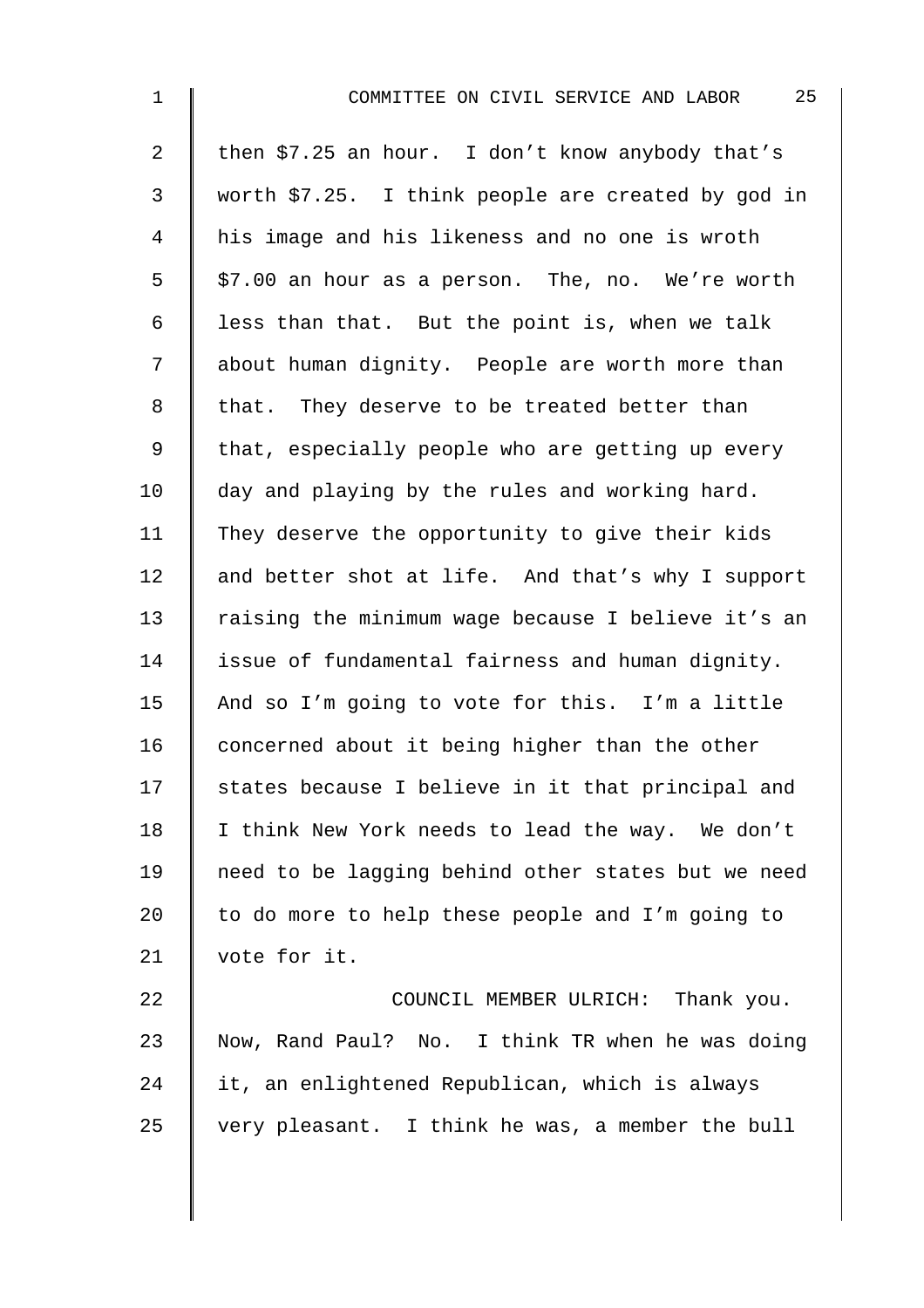| $\mathbf 1$    | 26<br>COMMITTEE ON CIVIL SERVICE AND LABOR         |
|----------------|----------------------------------------------------|
| $\overline{a}$ | moose party of that point but we'll have to go     |
| 3              | back and look in the history books. I'm not quite  |
| 4              | certain. Yeah, the light is on. It's red,          |
| 5              | ironically. That's a go. Anybody would like to     |
| 6              | respond?                                           |
| 7              | MR. APPLEBAUM: I'd like to thank                   |
| 8              | the Council Member for his comments and his        |
| $\mathsf 9$    | concerns and his serious engagement in this issue. |
| 10             | I think you raised a valid question about what     |
| 11             | happens vis a vis our neighboring states. People   |
| 12             | have looked into that. People have looked at what  |
| 13             | has happened when the minimum wage has gone up and |
| 14             | they've compared states next to each other. And I  |
| 15             | think that they've found that there really has not |
| 16             | been the negative impact that we've been afraid    |
| 17             | of. We have not seen jobs going across the         |
| 18             | state's border when another state's minimum wage   |
| 19             | has been raised. But I think that Paul probably    |
| 20             | knows much more about this than I do. But it's a   |
| 21             | valid question. It's a valid concern and it's one  |
| 22             | worth looking at. And thank you for your           |
| 23             | comments.                                          |
| 24             | MR. SONN: Yeah, just very briefly.                 |
| 25             | Mr. Applebaum is exactly right. I mean, New York   |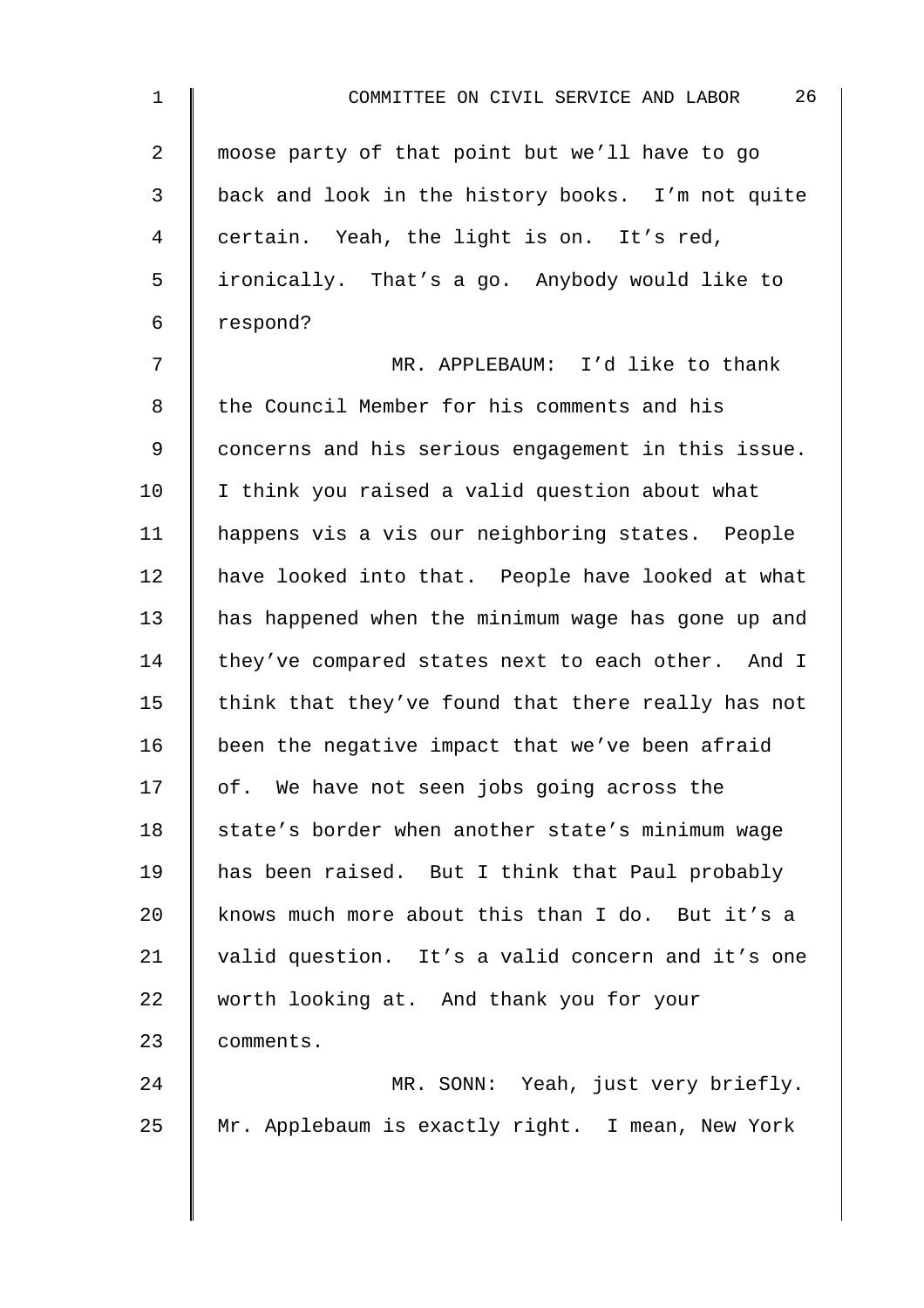| $\mathbf 1$    | 27<br>COMMITTEE ON CIVIL SERVICE AND LABOR         |
|----------------|----------------------------------------------------|
| $\overline{a}$ | had a higher minimum wage than New Jersey, then    |
| 3              | Pennsylvania, from 2004 to 2009 our minimum wage   |
| $\overline{4}$ | was \$2.00 higher. You know, 39 percent higher and |
| 5              | it was studied extensively. There was no evidence  |
| 6              | that it resulted in job losses. In fact, there     |
| 7              | was an excellent Cranes [phonetic] editorial       |
| 8              | calling to raise and index the minimum wage which  |
| $\mathsf 9$    | discusses this. It agrees that there was, the      |
| 10             | predicated job loss is that the opponents          |
| 11             | predicted didn't pan out. It explains that, you    |
| 12             | know, much of the reason for this is most of the   |
| 13             | low wage jobs are service jobs that must be linked |
| 14             | to their location. You can't, you know, sell       |
| 15             | groceries in a PATH MARC in Manhattan from         |
| 16             | Pennsylvania. You can't clean a Manhattan office   |
| 17             | building from New Jersey, you know, most of, the   |
| 18             | lion's share of the jobs are service jobs that     |
| 19             | can't be relocated. And but, it's long overdue     |
| 20             | for the Fed's to raise the national minimum wage   |
| 21             | but that's just a basic floor that has to apply in |
| 22             | Arkansas and Alabama as well as the rest of the    |
| 23             | country and that's why, typically the high cost    |
| 24             | states in the northeast and in the west coast then |
| 25             | go up from the federal level to have a higher      |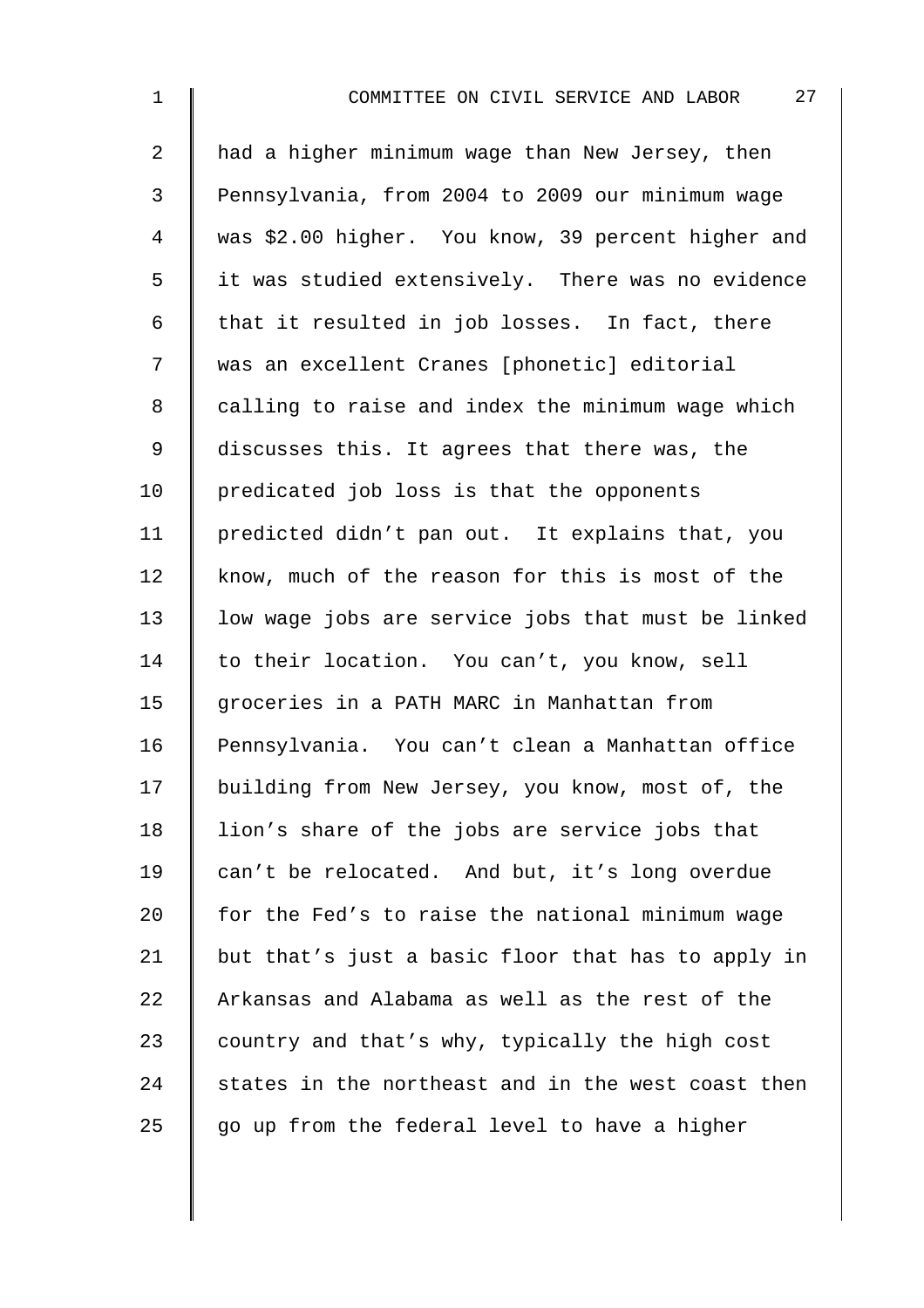| $\mathbf 1$    | 28<br>COMMITTEE ON CIVIL SERVICE AND LABOR           |
|----------------|------------------------------------------------------|
| $\overline{2}$ | minimum wage that matches their cost of living.      |
| 3              | So, you know, New York's, it's part of why, you      |
| 4              | know, if the Fed's are shooting for \$9.00 then New  |
| 5              | York really ought to be higher. And the other        |
| 6              | high cost of living states are doing that.           |
| 7              | Connecticut's proposing \$9.75, Maryland and         |
| $\,8\,$        | Illinois are proposing \$10.00, Massachusetts is     |
| 9              | proposing \$11.00. So, \$9.00 is a very modest       |
| 10             | first step. And another factor that really should    |
| 11             | be on the table for another discussion is even,      |
| 12             | you know, if we go to \$9.00 or higher that really   |
| 13             | is not enough for New York City. It's one of the     |
| 14             | highest cost of living places in the country.        |
| 15             | Other high cost cities like San Francisco and San    |
| 16             | Jose have adopted higher city minimum wages.<br>It's |
| 17             | \$10.50 in San Francisco, \$10.00 in San Jose,       |
| 18             | California. Albuquerque, New Mexico has a higher     |
| 19             | one. Unfortunately, New York City tried this in      |
| 20             | 1961 under Mayor Robert Wagner and the courts        |
| 21             | ruled that they don't, unlike many areas where the   |
| 22             | city can supplement state law on the minimum wage    |
| 23             | the state law is the ceiling not a floor and the     |
| 24             | city can't go above. That's a decision that          |
| 25             | really ought to be revisited in reverse because      |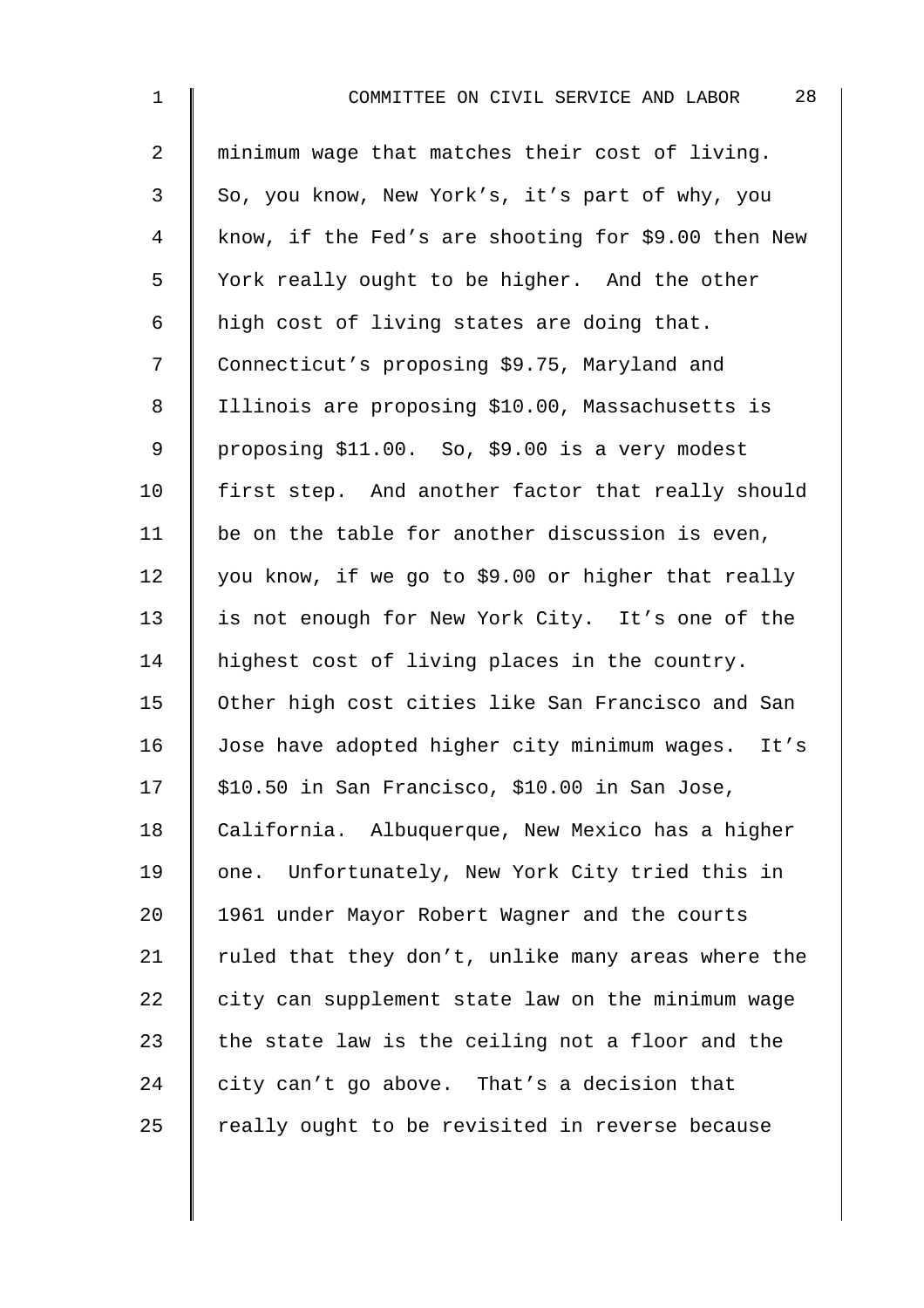| 1  | 29<br>COMMITTEE ON CIVIL SERVICE AND LABOR         |
|----|----------------------------------------------------|
| 2  | New York City really, if any place in the country  |
| 3  | needs a higher cost of living than the state, New  |
| 4  | York City does. The minimum wage that's not too    |
| 5  | high for upstate is always going to be just far    |
| 6  | too low for New York City.                         |
| 7  | COUNCIL MEMBER ULRICH: I think                     |
| 8  | there are legal issues there. I mean, the State,   |
| 9  | New York City is a unitary system and the city is  |
| 10 | really a creature of the state. It would be very   |
| 11 | difficult to do that. I understand--               |
| 12 | MR. SONN: [interposing] We need                    |
| 13 | authority from Albany.                             |
| 14 | COUNCIL MEMBER ULRICH: Yeah.                       |
| 15 | MR. SONN: It would be unlike other                 |
| 16 | states where the cities have that authority.       |
| 17 | COUNCIL MEMBER ULRICH: Where you                   |
| 18 | can do that. But, getting back to the point        |
| 19 | before though. When you raise the minimum wage     |
| 20 | for a lot of these workers they have more          |
| 21 | disposable income. And they're not paying their    |
| 22 | credit card bills. They're not paying their debt.  |
| 23 | They're not like people like me, paying down their |
| 24 | debt and paying their bill. These people are       |
| 25 | going to take that money and buy more food and buy |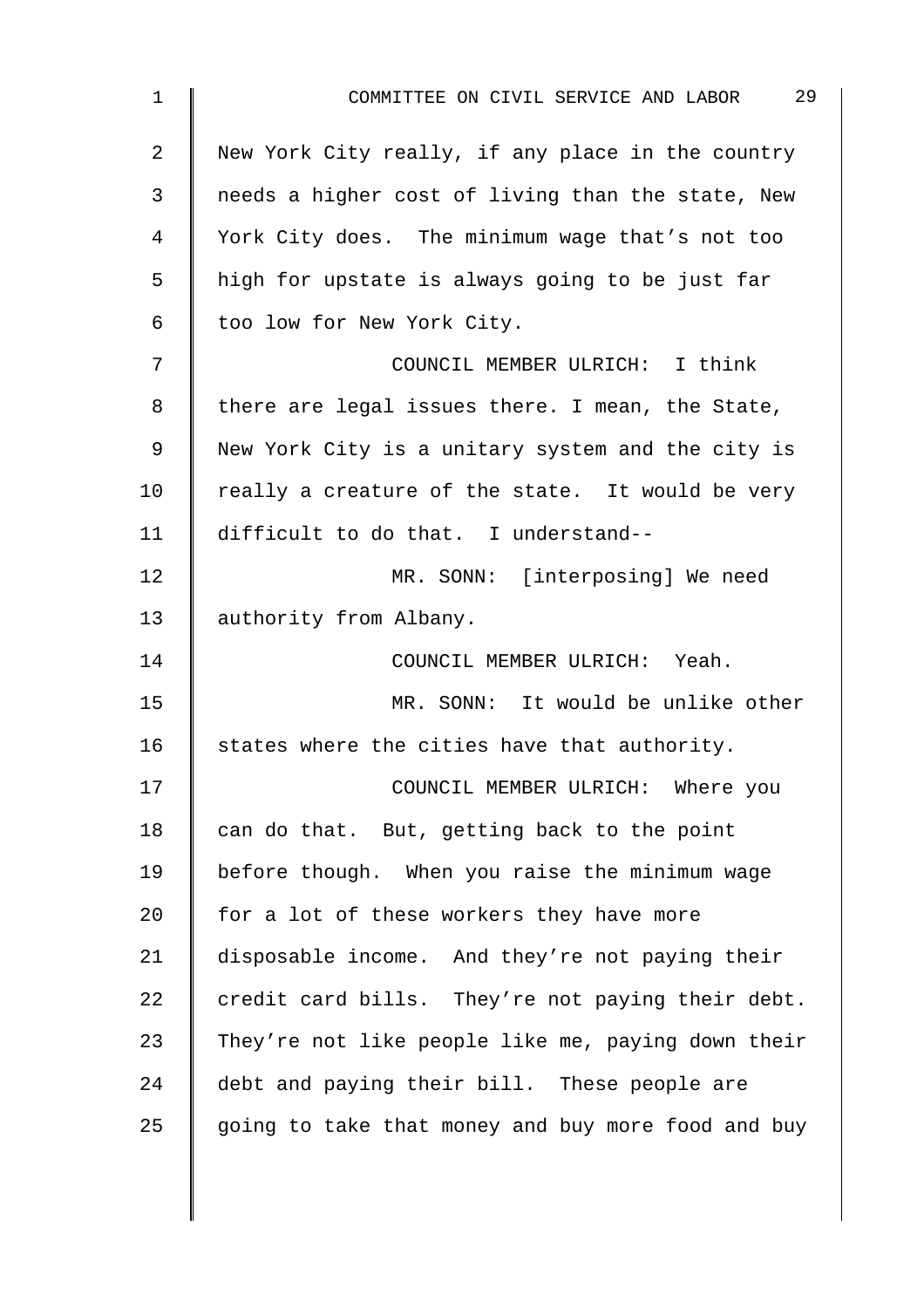| 1              | 30<br>COMMITTEE ON CIVIL SERVICE AND LABOR         |
|----------------|----------------------------------------------------|
| $\overline{2}$ | more goods and go out to dinner more often and go  |
| 3              | to the pizzeria and go, you know, shopping and buy |
| 4              | more clothing for their children. So, that money   |
| 5              | goes right back into the economy 'cause they have, |
| 6              | they're income to the, the lower level is more     |
| 7              | disposable, I think.                               |
| 8              | MR. SONN: Absolutely.                              |
| $\mathsf 9$    | COUNCIL MEMBER ULRICH: I mean,                     |
| 10             | this is not--                                      |
| 11             | MR. SONN: [interposing] There's a                  |
| 12             | study from the Chicago Federal Reserve Bank        |
| 13             | quantifying that. You're absolutely right.         |
| 14             | CHAIRPERSON NELSON: Yes, then we                   |
| 15             | have to get moving because we have a City Council  |
| 16             | meeting coming up in this very room.               |
| 17             | MR. APPLEBAUM: I just mentioned.                   |
| 18             | I just - - very quick.                             |
| 19             | CHAIRPERSON NELSON: [crosstalk]                    |
| 20             | sure, $- -$ .                                      |
| 21             | MR. APPLEBAUM: Quickly, that I                     |
| 22             | think you're also very right about people being    |
| 23             | treated with dignity. I think that there should    |
| 24             | be a notion of a social compact. We want people    |
| 25             | to work, we, if they're able to. We want them to   |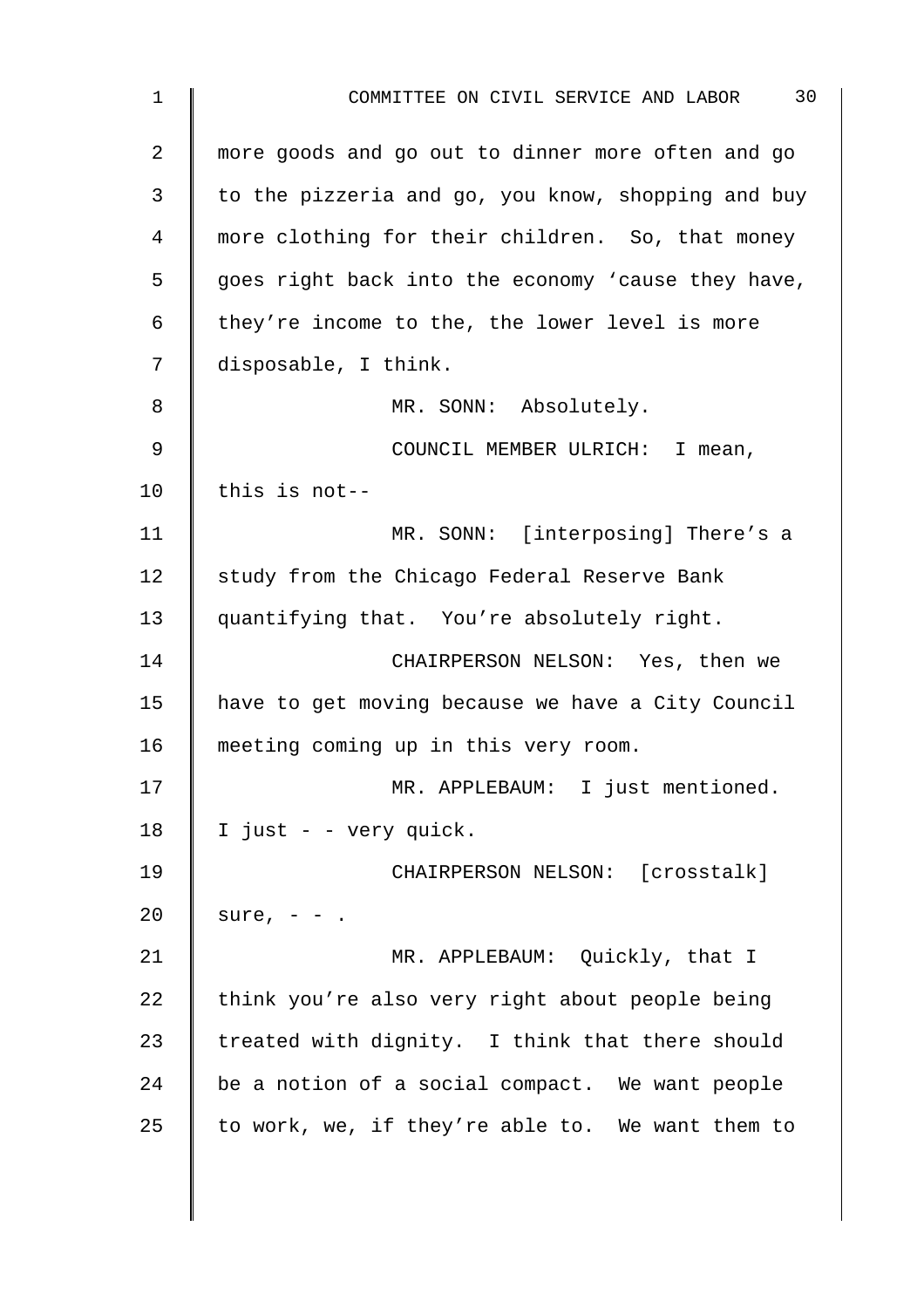| $\mathbf 1$    | 31<br>COMMITTEE ON CIVIL SERVICE AND LABOR         |
|----------------|----------------------------------------------------|
| $\overline{a}$ | be productive. And the notion was that if you      |
| 3              | want to work as society wants you to you would     |
| 4              | earn enough to be able to support yourself and     |
| 5              | your family. And instead, with the minimum wage    |
| 6              | we have now you go to work just like society wants |
| 7              | you to and you're still condemned to a life of     |
| 8              | poverty.                                           |
| $\mathsf 9$    | CHAIRPERSON NELSON: Sounds humane,                 |
| 10             | Nadia, Stuart, Paul, thank you so much for taking  |
| 11             | time out of your busy schedules to testify. I      |
| 12             | appreciate it. And we have three other witnesses.  |
| 13             | I hope to pronounce it correctly, Rossio Loyola.   |
| 14             | If I didn't, you can correct me, of course. And    |
| 15             | Manitza Silva Farrell [phonetic], if you're still  |
| 16             | here and Joseph Rosenberg from the Catholic        |
| 17             | Community Relations Council, I'm sorry, Miss       |
| 18             | Farrell is from Align, the Alliance for a Greater  |
| 19             | New York, and did I pronounce that right, Rossia?  |
| 20             | Is that close? Is from Make the Road, New York.    |
| 21             | Sure, sure, so, whoever would like to begin,       |
| 22             | please do.                                         |
| 23             | MR. JOSEPH ROSENBERG:<br>It's                      |
| 24             | actually, good afternoon. Good afternoon Chairman  |
| 25             | Nelson, members of the New York City Council, the  |
|                |                                                    |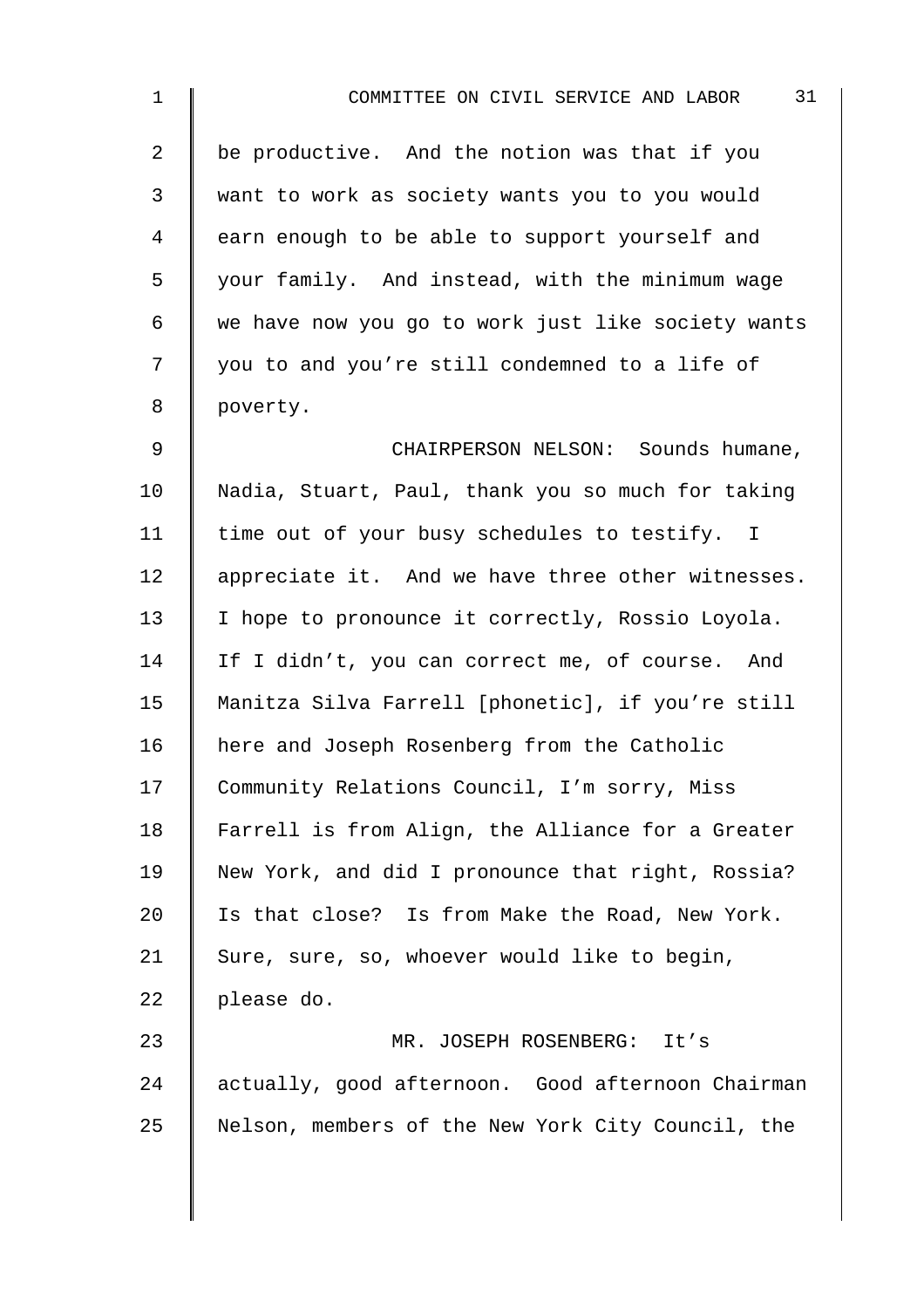| $\mathbf{1}$   | 32<br>COMMITTEE ON CIVIL SERVICE AND LABOR          |
|----------------|-----------------------------------------------------|
| $\overline{2}$ | Committee on Civil Service and Labor. I'm Joe       |
| 3              | Rosenberg, Executive Director of the Catholic       |
| 4              | Community Relations Council. We're a not for        |
| 5              | profit corporation that represents the archdiocese  |
| 6              | of New York and the diocese of Brooklyn and Queens  |
| 7              | on local legislative and policy matters for the     |
| 8              | City Council and the Mayor's office, the Mayoral    |
| 9              | agencies and community boards. I appear before      |
| 10             | you this morning in strong support of resolution    |
| 11             | 5943 calling upon the New York State Senate to      |
| 12             | pass legislation raising the minimum wage to \$9.00 |
| 13             | per hour and index future automatic increases to    |
| 14             | inflation. The State Assembly passed such a         |
| 15             | measure several days ago by a vote of 102 to 44     |
| 16             | and we applaud the City Council in urging that the  |
| 17             | New York State Senate follow suit and pass a        |
| 18             | companion bill immediately. Everyone in this        |
| 19             | chamber today and everyone throughout our city      |
| 20             | knows and has seen the heartbreaking social and     |
| 21             | economic consequences that occur when a worker is   |
| 22             | unable to provide food, clothing, medicine and      |
| 23             | shelter for their family. And it's not just a       |
| 24             | human tragedy. It's a societal one as well and      |
| 25             | one that can help to be ameliorated with exactly    |
|                |                                                     |
|                |                                                     |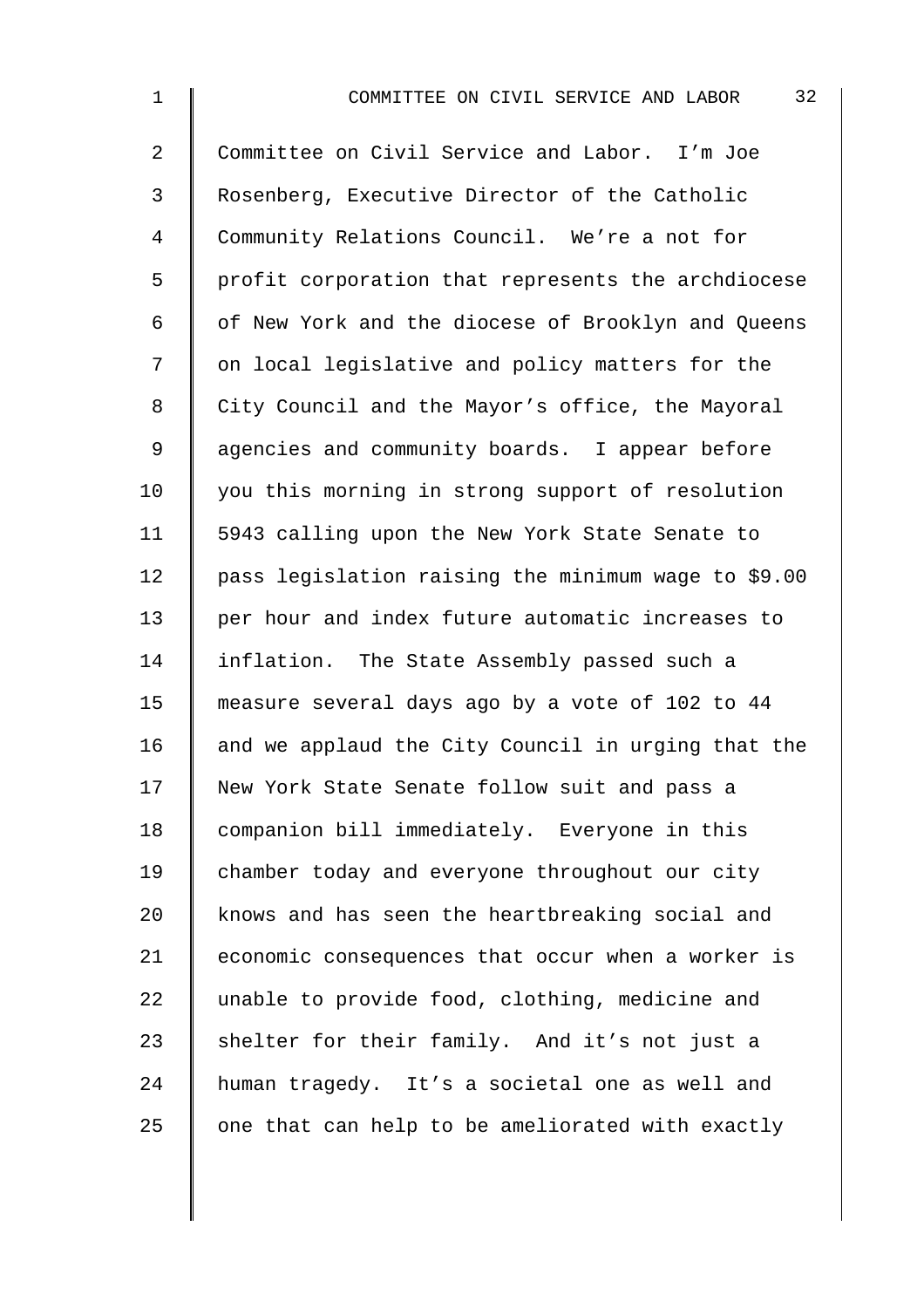| $\mathbf 1$    | 33<br>COMMITTEE ON CIVIL SERVICE AND LABOR          |
|----------------|-----------------------------------------------------|
| $\overline{2}$ | the kind of action that the Council is calling for  |
| 3              | today. Many of our residents, especially the        |
| 4              | newest immigrants to our city are often on the      |
| 5              | doorstep of homelessness and have children who go   |
| 6              | hungry. Raising the minimum wage is a humane act    |
| 7              | that can help to alleviate their plight. The        |
| 8              | current minimum wage in New York is \$7.25 an hour. |
| $\mathsf 9$    | This translates to an annual wage for a full time   |
| 10             | worker of just over \$15,000 a year, a shockingly   |
| 11             | low level. Just imagine trying to support a         |
| 12             | family's food, shelter, clothing and health needs   |
| 13             | at little over \$1,200 per month. It just cannot    |
| 14             | be done. Catholic social teaching is clear on       |
| 15             | this subject of work. Work is more than a job it    |
| 16             | is a reflection of human dignity. It should be      |
| 17             | able to provide an individual with the ability to   |
| 18             | provide sustenance for their family on many         |
| 19             | levels, not just material, but also socially,       |
| 20             | cultural and spiritual. Increasing the minimum      |
| 21             | wage ends up being a matter of fairness and         |
| 22             | justice. It's a measure that should be embraced     |
| 23             | and passed by all legislative bodies in our         |
| 24             | government without delay. Accordingly, we           |
| 25             | strongly support this resolution and I appreciate   |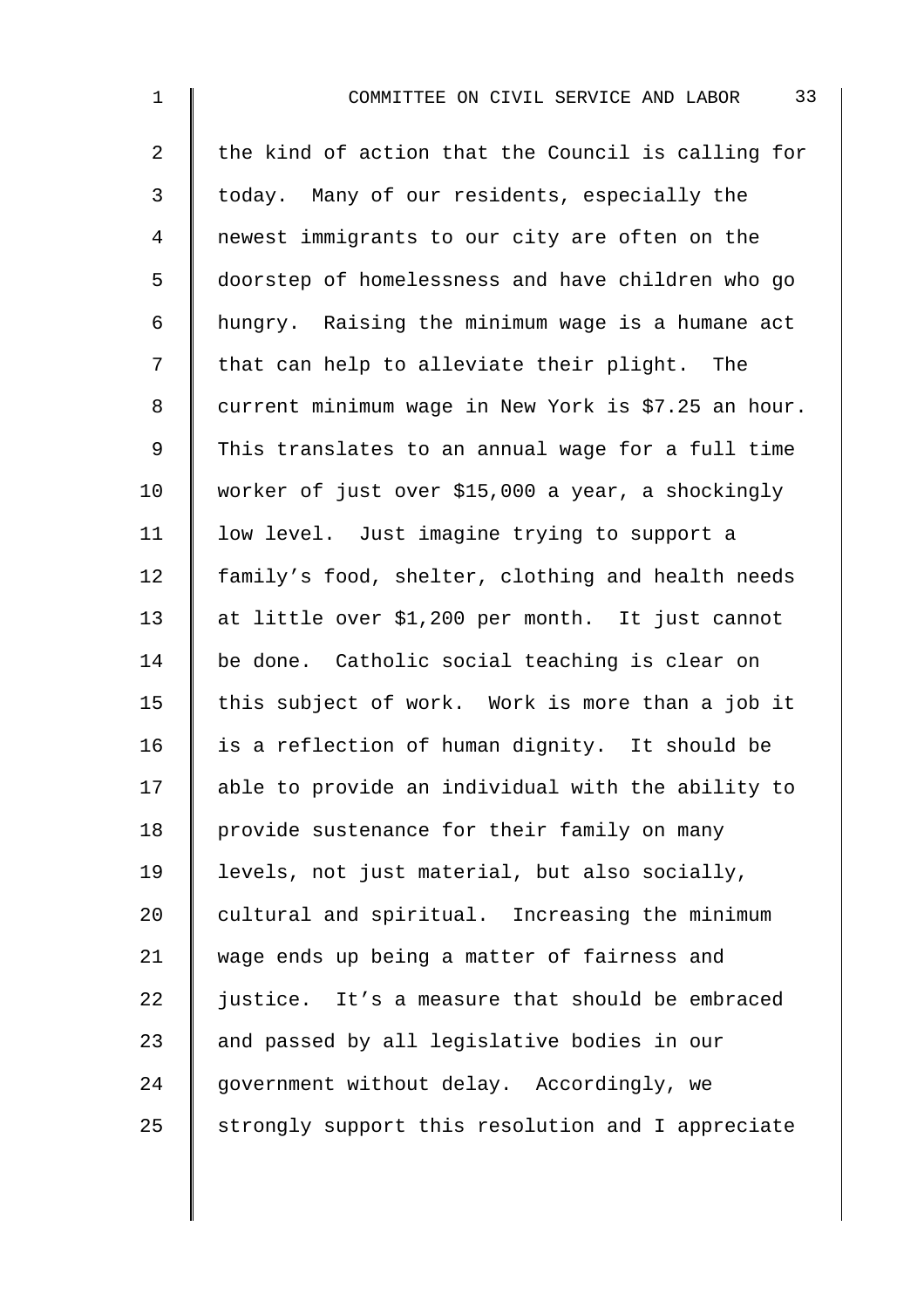| $\mathbf{1}$ | 34<br>COMMITTEE ON CIVIL SERVICE AND LABOR         |
|--------------|----------------------------------------------------|
| 2            | the opportunity to testify before you today.       |
| 3            | Thank you.                                         |
| 4            | Good morning. Thank you for giving                 |
| 5            | me the opportunity to speak to the Committee on    |
| 6            | Civil Services and Labor in support of the City    |
| 7            | Council's proposed resolution calling on the State |
| 8            | Senate to raise the minimum wage to \$9.00 an hour |
| 9            | and link it to inflation. My Name is Maritza       |
| 10           | Silva Farrell. I work for Align, the Alliance for  |
| 11           | a Greater New York. We are a non profit labor      |
| 12           | community coalition that works to create good jobs |
| 13           | by - - communities and accountable democracy for   |
| 14           | all New Yorkers. I first would like to thank the   |
| 15           | Chair of the Committee, Council Member Nelson and  |
| 16           | his colleagues on the Committee, Council Members   |
| 17           | Gennaro, Mark-Viverito, Recchia and Ulrich for     |
| 18           | bringing this important issue to the attention to  |
| 19           | the residents of New York City. The current state  |
| 20           | mandate minimum wage is nearly impossible to live  |
| 21           | on in New York City. A full time worker earning    |
| 22           | \$7.25 an hour, which is currently the minimum     |
| 23           | wage, will basically earn \$15,000 per year. The   |
| 24           | poverty line is \$15,130 a year, that's for a      |
| 25           | family of two. Therefore, a full time worker       |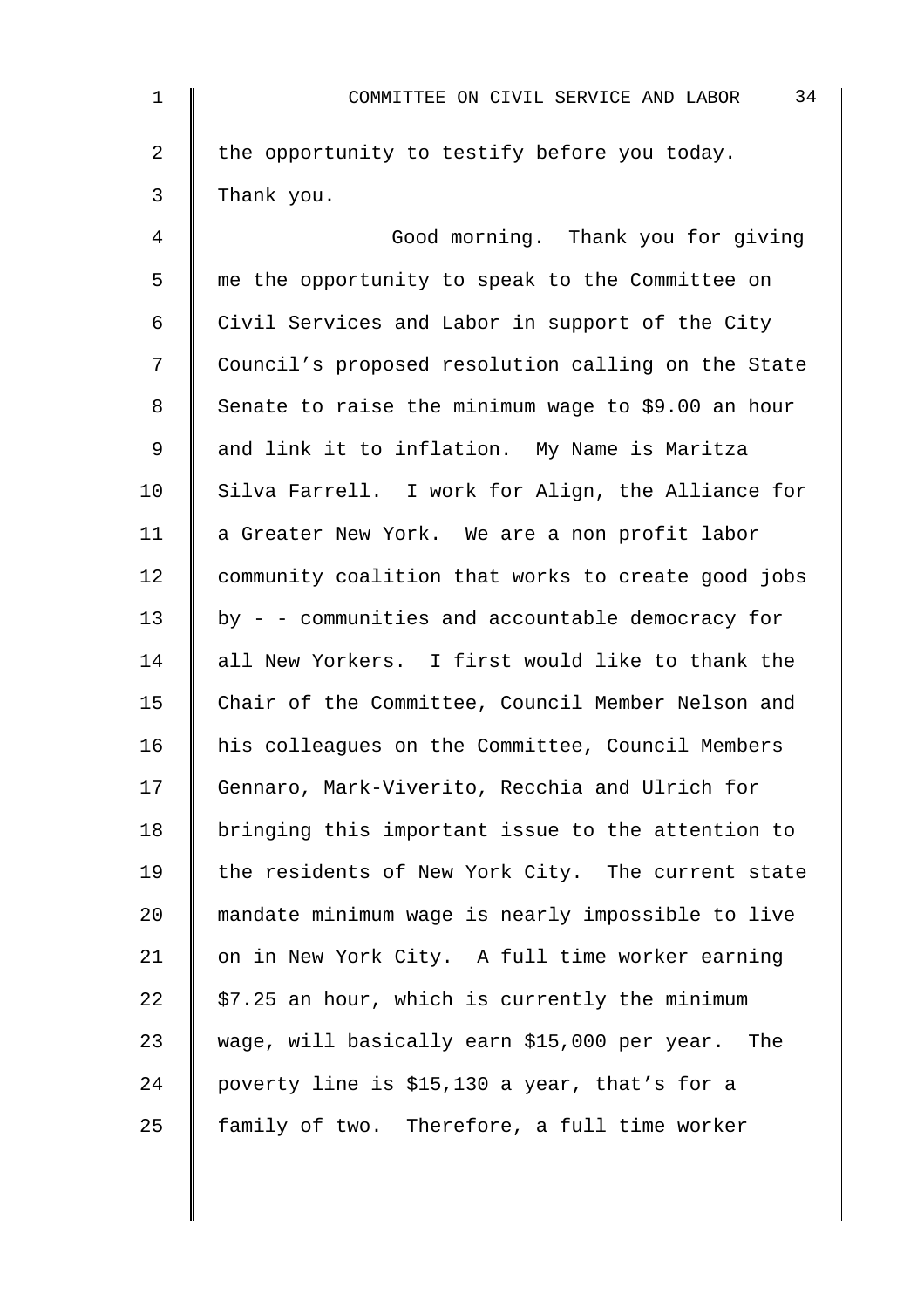| $\mathbf 1$    | 35<br>COMMITTEE ON CIVIL SERVICE AND LABOR         |
|----------------|----------------------------------------------------|
| $\overline{2}$ | earning minimum wage falls below the definition of |
| 3              | poverty and even farther below the self            |
| 4              | sufficiency index, which for an adult and child in |
| 5              | New York's least expensive borough, The Bronx, is  |
| 6              | still nearly \$50,000 per year. Each day, hundreds |
| 7              | of thousands of New Yorkers face the reality of    |
| 8              | working full time and living below the poverty     |
| 9              | line. Align wrote a report in September of 2012    |
| 10             | titled Poverty in New York City, A Borough by      |
| 11             | Borough Analysis of Data from the US Census Bureau |
| 12             | on 2011 the American Community Survey. Some of     |
| 13             | our key findings are that extreme poverty, one of  |
| 14             | every ten New York City residents lives in extreme |
| 15             | poverty which is defined as 50 percent below the   |
| 16             | poverty line. Working poverty, one of every ten    |
| 17             | New York City residents that has a full or part    |
| 18             | time job still lives below the Federal poverty     |
| 19             | line. Economic inequality, during the supposed     |
| 20             | recovery from the great recession 93 percent of    |
| 21             | the gains were captured by the top one percent in  |
| 22             | New York City. The top one percent of New York     |
| 23             | City controls 43 percent of the income while the   |
| 24             | bottom 20 percent controls just 2.4 percent.       |
| 25             | Racial inequality, Latino households earn less     |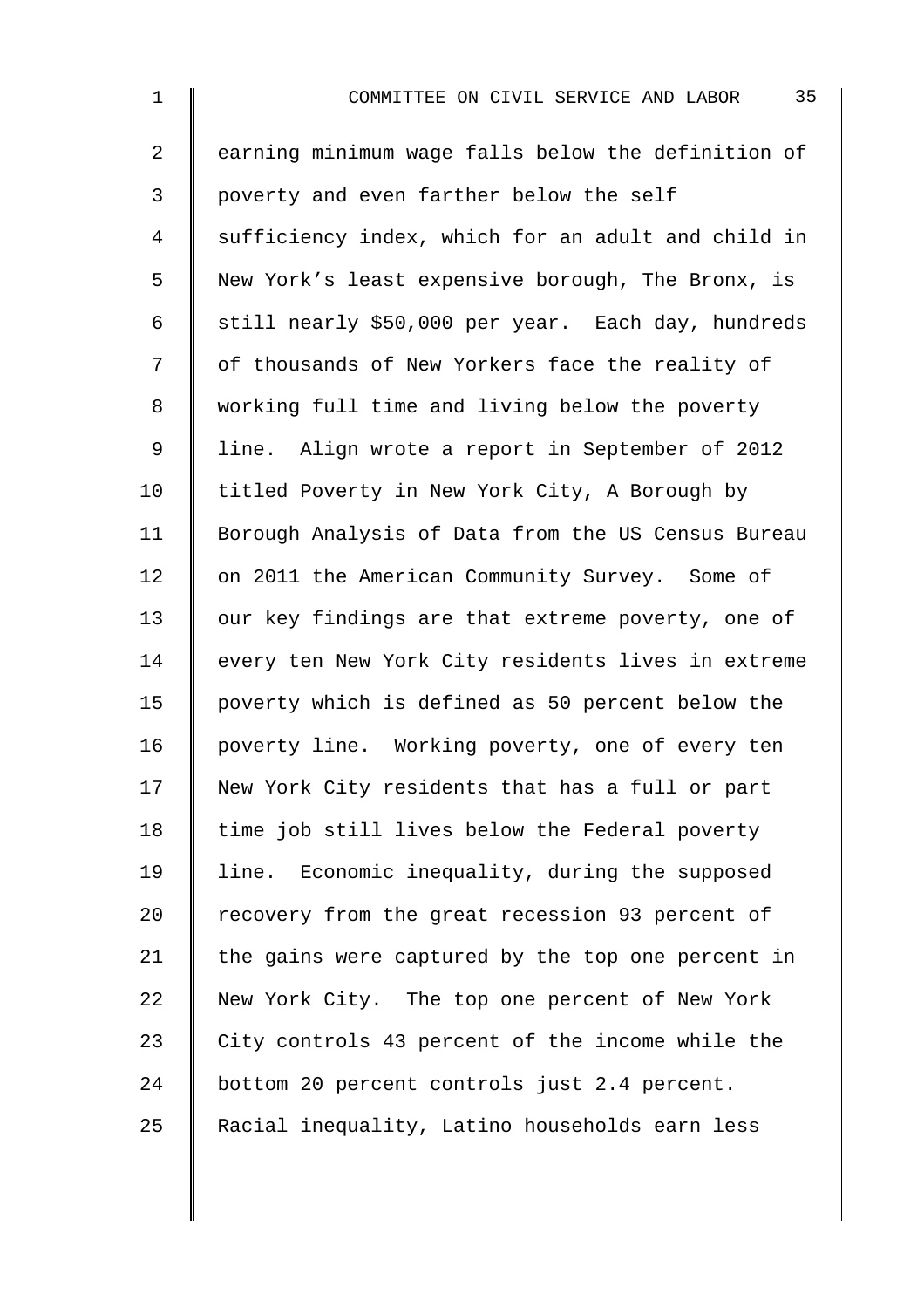| $\mathbf 1$    | 36<br>COMMITTEE ON CIVIL SERVICE AND LABOR          |
|----------------|-----------------------------------------------------|
| $\overline{2}$ | than half the income of white households in New     |
| 3              | York City. Black households earn just 55 percent    |
| 4              | of what white households earn. High growth in low   |
| 5              | wage jobs. Low wage jobs are expected to outgrow    |
| 6              | nearly all other occupations in New York City over  |
| 7              | the new decade. Particularly in healthcare,         |
| 8              | childcare, retail and restaurant work. Median       |
| $\mathsf 9$    | wages for these occupations are only slightly over  |
| 10             | the Federal poverty line. This study - - clearly    |
| 11             | point to the need to raise the minimum wage. You    |
| 12             | will do the most good for the most number of        |
| 13             | people. A study by the Economic Policy Institute    |
| 14             | show that minimum wage workers who earn \$1.25 more |
| 15             | each hour would spend an additional \$3,500 in the  |
| 16             | following year. This is the sort of stimulus the    |
| 17             | economic needs, that we looking for. Raising the    |
| 18             | minimum wage will help those who need it most and   |
| 19             | generally increase economy activity and job         |
| 20             | creation in New York City. Thank you, and New       |
| 21             | York State too. Thanks.                             |
| 22             | MS. ROSIA LOYOLA: [phonetic]                        |
| 23             | [Spanish language, 41:11 to 42:58] Good afternoon.  |
| 24             | My name is Rosia Loyola and I'm a member of Make    |
| 25             | the Road, New York. I came from Mexico six years    |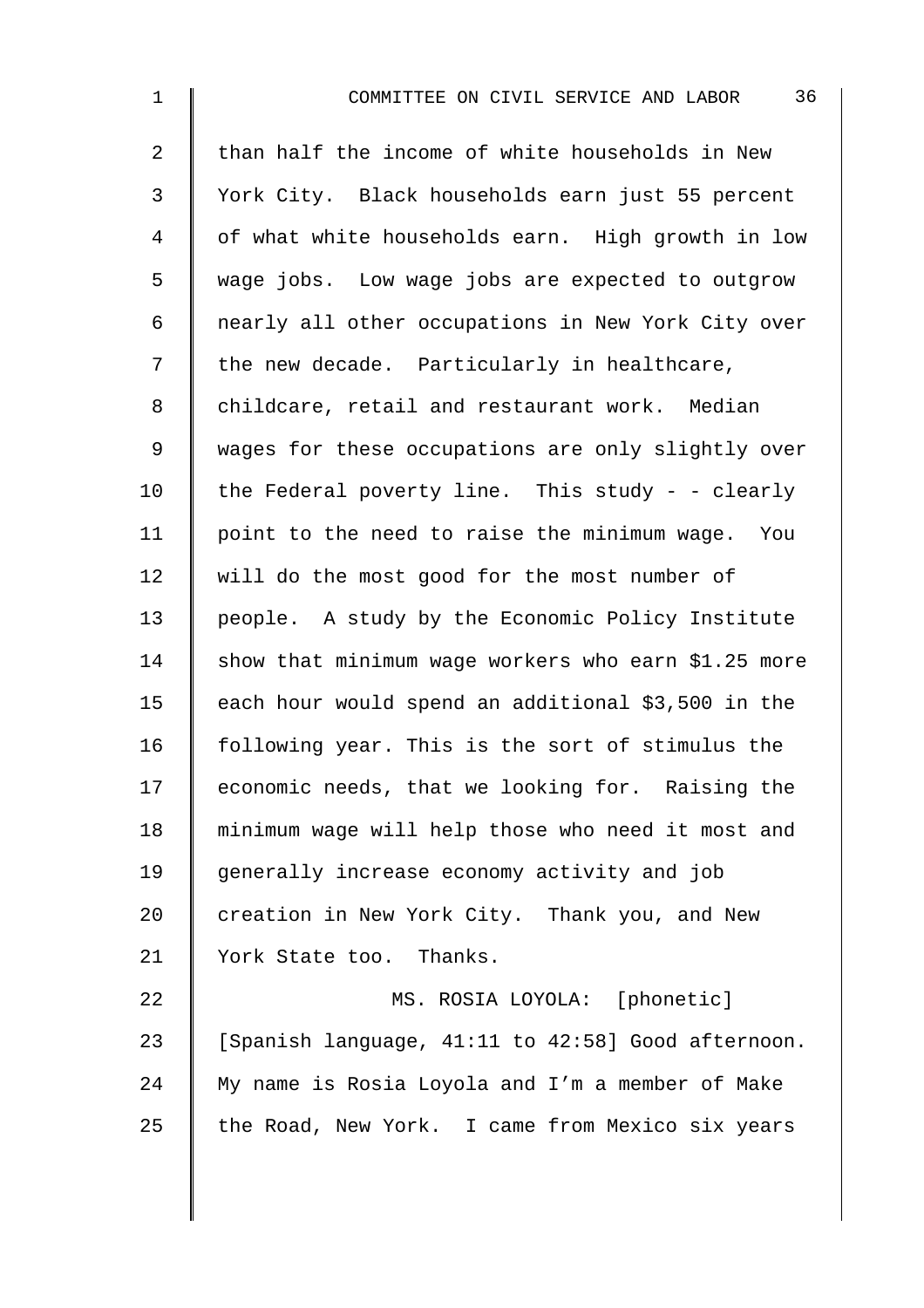| $\mathbf 1$    | 37<br>COMMITTEE ON CIVIL SERVICE AND LABOR         |
|----------------|----------------------------------------------------|
| $\overline{2}$ | ago seeking a better economic future. I left my    |
| $\mathfrak{Z}$ | grandmother who cannot work anymore because she's  |
| 4              | elderly. I work hard not only to support myself    |
| 5              | but also my grandmother who depends completely on  |
| 6              | my help. Here in New York I earn the minimum wage  |
| 7              | so I know how difficult it is trying to survive on |
| 8              | \$7.25 the hour. Right now I'm working selling     |
| 9              | carpets part time. It's not enough to support      |
| 10             | myself and my family. I only have enough for       |
| 11             | food, rent and utilities. There was absolutely no  |
| 12             | money left over and at times I have to choose      |
| 13             | between basic necessities such as food or          |
| 14             | utilities. My grandmother depends on me and this   |
| 15             | is, on me, and the only way I can help her is to   |
| 16             | work two jobs. But right now I can only, I'm only  |
| 17             | working one job. With a minimum wage of \$7.25 the |
| 18             | hour I don't have enough to survive much less      |
| 19             | achieve my dream of owning my own Mexican          |
| 20             | restaurant. The minimum wage of \$7.25 is not      |
| 21             | enough to live in this state, especially in a city |
| 22             | that is so expensive. So, I'm here today asking    |
| 23             | for the Senate to please pass a vote to increase   |
| 24             | the minimum wage to \$9.00 plus index so that we   |
| 25             | may have a more dignified life and so our children |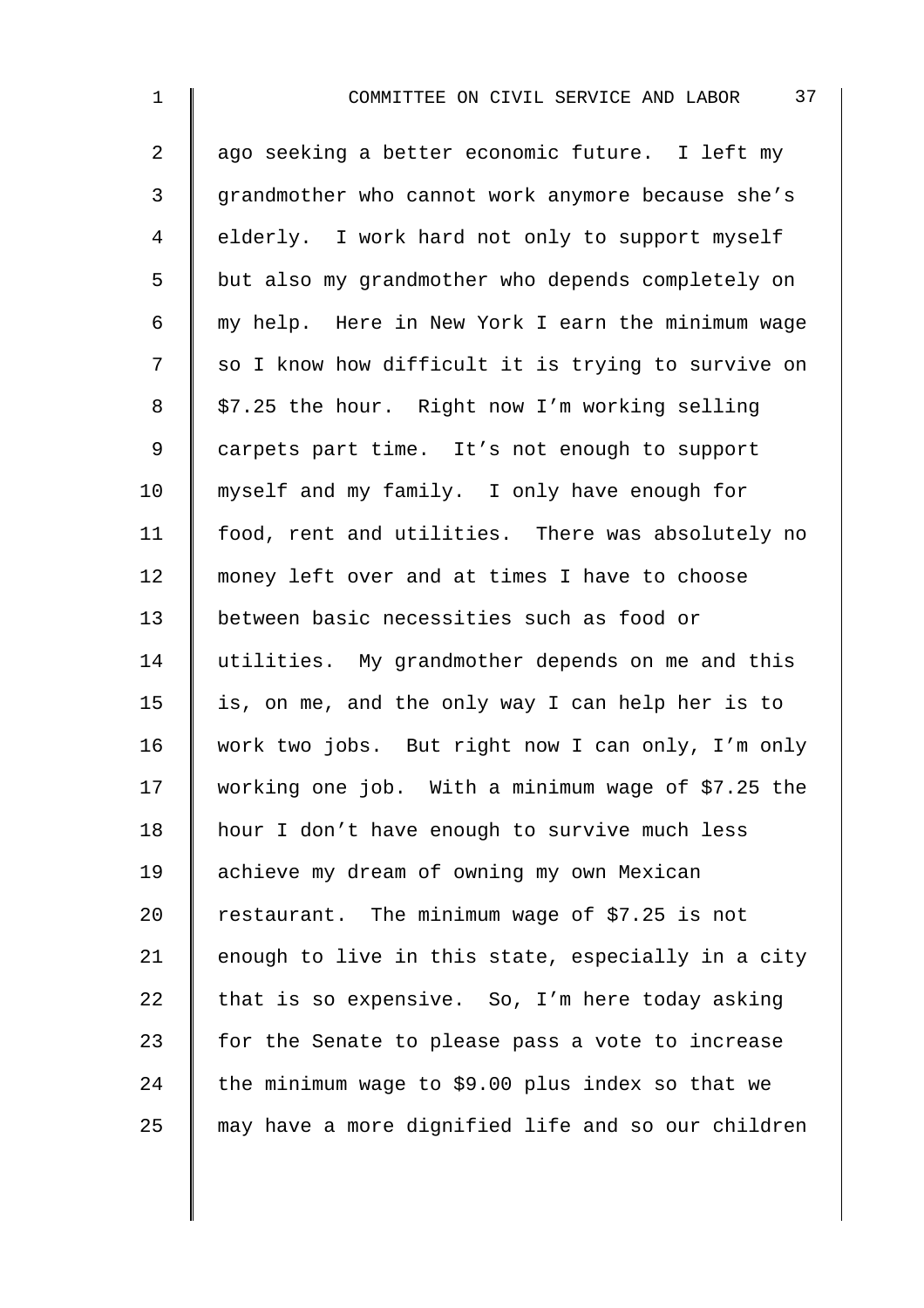| $\mathbf 1$    | 38<br>COMMITTEE ON CIVIL SERVICE AND LABOR         |
|----------------|----------------------------------------------------|
| $\overline{2}$ | and family members can have a better future.       |
| 3              | Thank you for your support.                        |
| 4              | COUNCIL MEMBER MARK VIVERITO: I                    |
| 5              | just wanted to add my voice. I mean, I know I've   |
| 6              | spoken on this issue but I particularly really     |
| 7              | want to commend Council Member Ulrich 'cause he's  |
| 8              | been on the right side of some of these workplace  |
| 9              | fairness issues. And it's very much appreciated    |
| 10             | when we have that type of bipartisan support to    |
| 11             | really talk about the dignity of work and being    |
| 12             | able to create an environment in which that is     |
| 13             | effective. I belie it's inhumane, you know, that   |
| 14             | we are, have such a low minimum wage and I think   |
| 15             | that it's way overdue that in the State of New     |
| 16             | York it's been a conversation that has only        |
| 17             | happened twice in the past 20 years is really, you |
| 18             | know, unforgivable. So, I want to thank everyone   |
| 19             | that is here to testify and your advocacy as well, |
| 20             | because obviously we've, how, that all has helped  |
| 21             | to create a groundswell in which now it has to     |
| 22             | become something that happens. I know we've got    |
| 23             | the Governor's support but we definitely do need   |
| 24             | to have this tied to indexing and it needs to pass |
| 25             | in this session and I'm hoping that all of this    |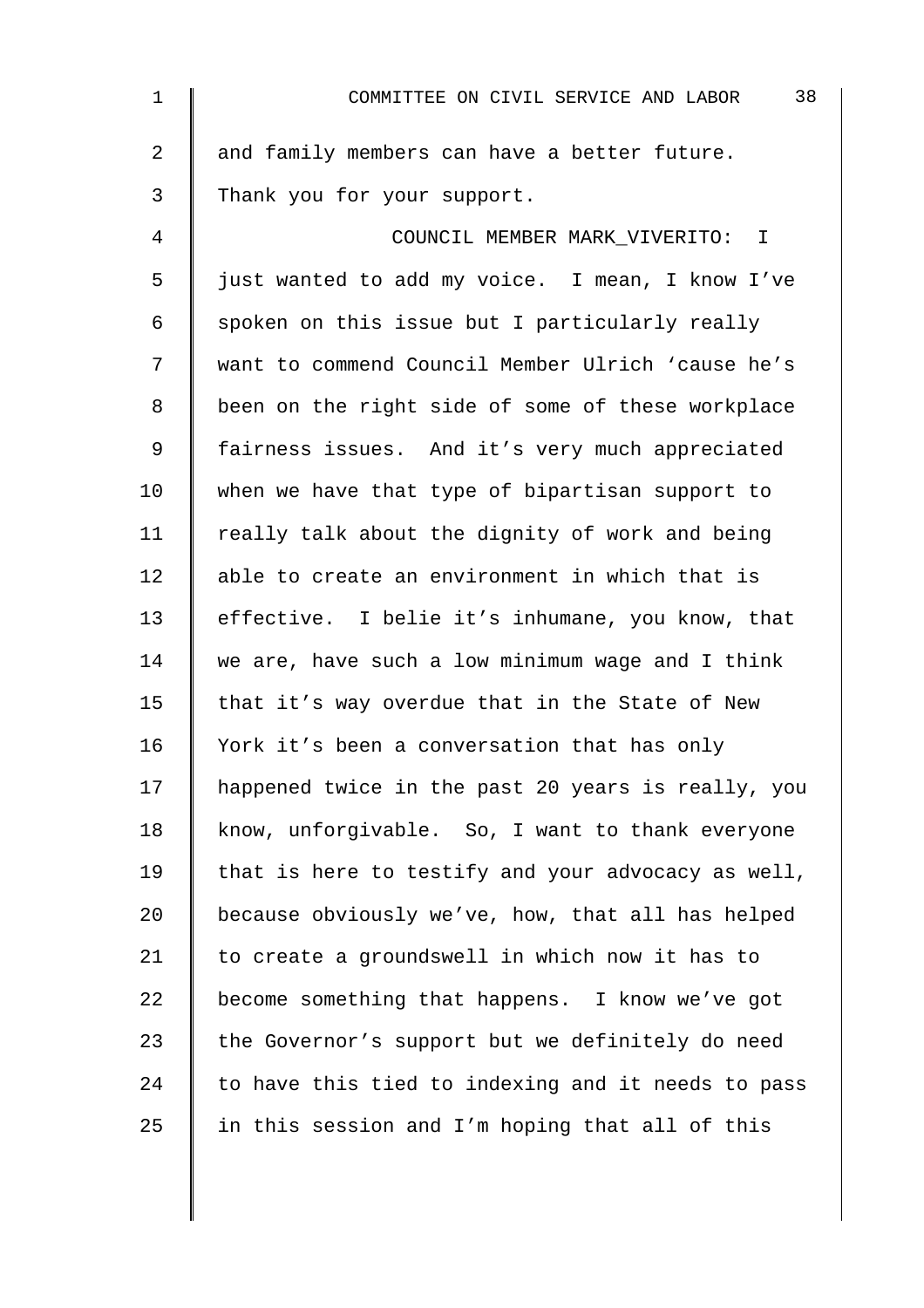| $\mathbf 1$    | 39<br>COMMITTEE ON CIVIL SERVICE AND LABOR         |
|----------------|----------------------------------------------------|
| $\overline{2}$ | resolutions and the mobilizations that are         |
| 3              | happening and the press conferences and the        |
| 4              | pressure and the calls will get us there. It's     |
| 5              | the right thing to do for our economy and it's the |
| 6              | right thing to do for our workers. So, again, I    |
| 7              | thank you all for being here and those that        |
| 8              | testified before as well. And obviously, I would   |
| 9              | be more aligned with the testimony of the \$11.50  |
| 10             | an hour but what we have before us is definitely a |
| 11             | resolution that I support. Thank you.              |
| 12             | CHAIRPERSON NELSON: Thank you,                     |
| 13             | Council Member. Ready to do this? Well, Council    |
| 14             | Member Gennaro, I think we're going to do a little |
| 15             | vote.                                              |
| 16             | MR. KEVIN PIN: Kevin Pin,                          |
| 17             | Committee Clerk. Roll call on the Committee on     |
| 18             | Civil Service and Labor. Council Member Nelson?    |
| 19             | CHAIRPERSON NELSON: Aye.                           |
| 20             | MR. PIN: Gennaro?                                  |
| 21             | COUNCIL MEMBER GENNARO: Yes.                       |
| 22             | MR. PIN: Mark-Viverito?                            |
| 23             | COUNCIL MEMBER MARK-VIVERITO:<br>Aye.              |
| 24             | MR. PIN: Ulrich?                                   |
| 25             | COUNCIL MEMBER ULRICH: Mr.                         |
|                |                                                    |

 $\overline{\phantom{a}}$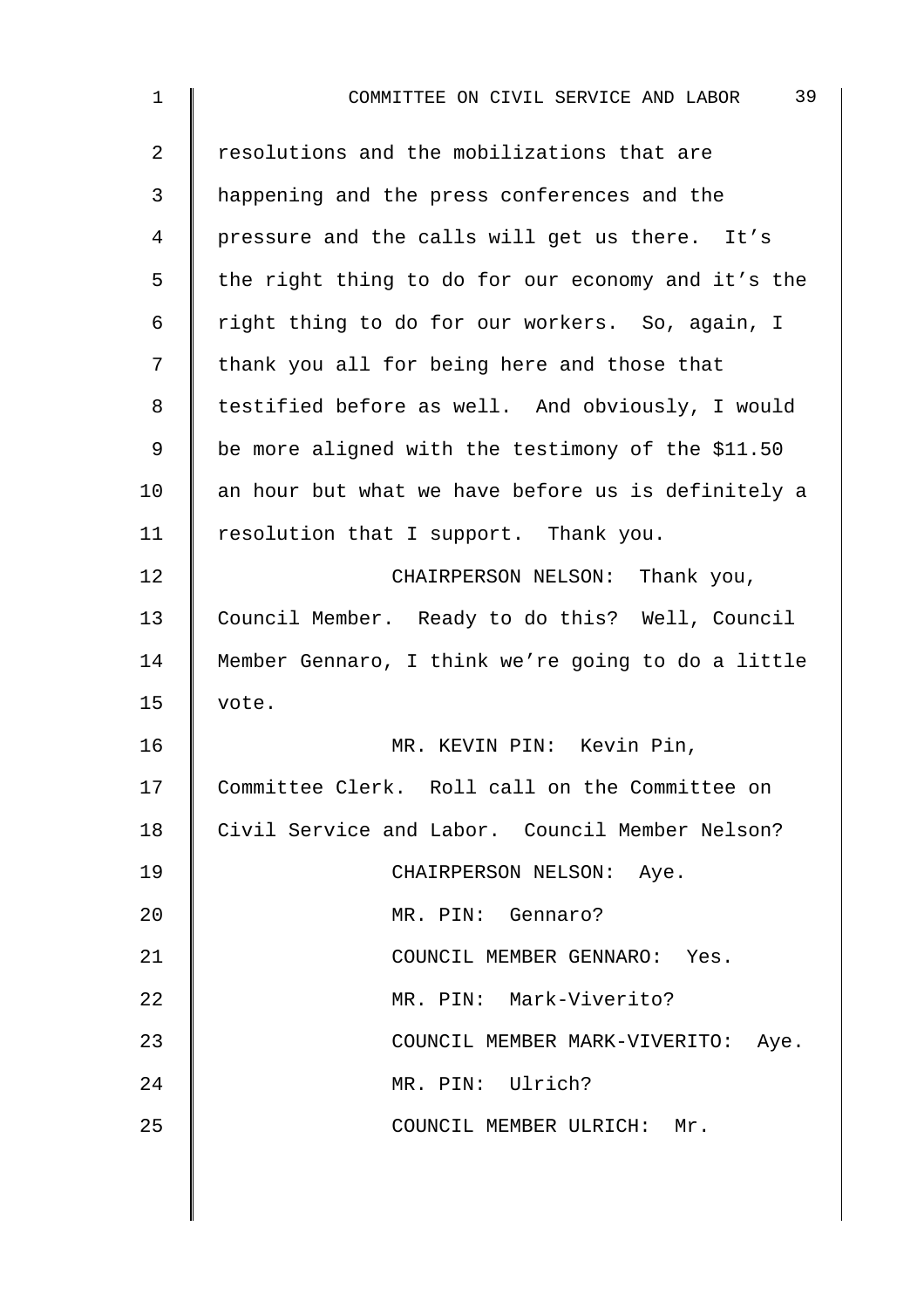| $\mathbf 1$ | 40<br>COMMITTEE ON CIVIL SERVICE AND LABOR         |
|-------------|----------------------------------------------------|
| 2           | Chairman, I vote aye.                              |
| 3           | MR. PIN: By a vote of four in the                  |
| 4           | affirmative, zero in the negative, no abstentions, |
| 5           | the item has been adopted and is placed on the     |
| 6           | Committee report.                                  |
| 7           | CHAIRPERSON NELSON: And we'll hold                 |
| 8           | the vote open for 15 minutes. There are some of    |
| 9           | our colleagues that are chairing other committee   |
| 10          | meetings right now. [off mic] Yeah, we'll be in    |
| 11          | recess 'til that other member votes. [background   |
| 12          | conversation]                                      |
| 13          | MR. PIN: Recchia? Dominic M.                       |
| 14          | Recchia, Jr.                                       |
| 15          | COUNCIL MEMBER RECCHIA: Aye on                     |
| 16          | all.                                               |
| 17          | MR. PIN: Final vote on the                         |
| 18          | Committee on Civil Service and Labor, five in the  |
| 19          | affirmative, zero in the negative, no abstentions. |
| 20          | [background conversation]                          |
|             |                                                    |
|             |                                                    |
|             |                                                    |
|             |                                                    |
|             |                                                    |
|             |                                                    |
|             |                                                    |